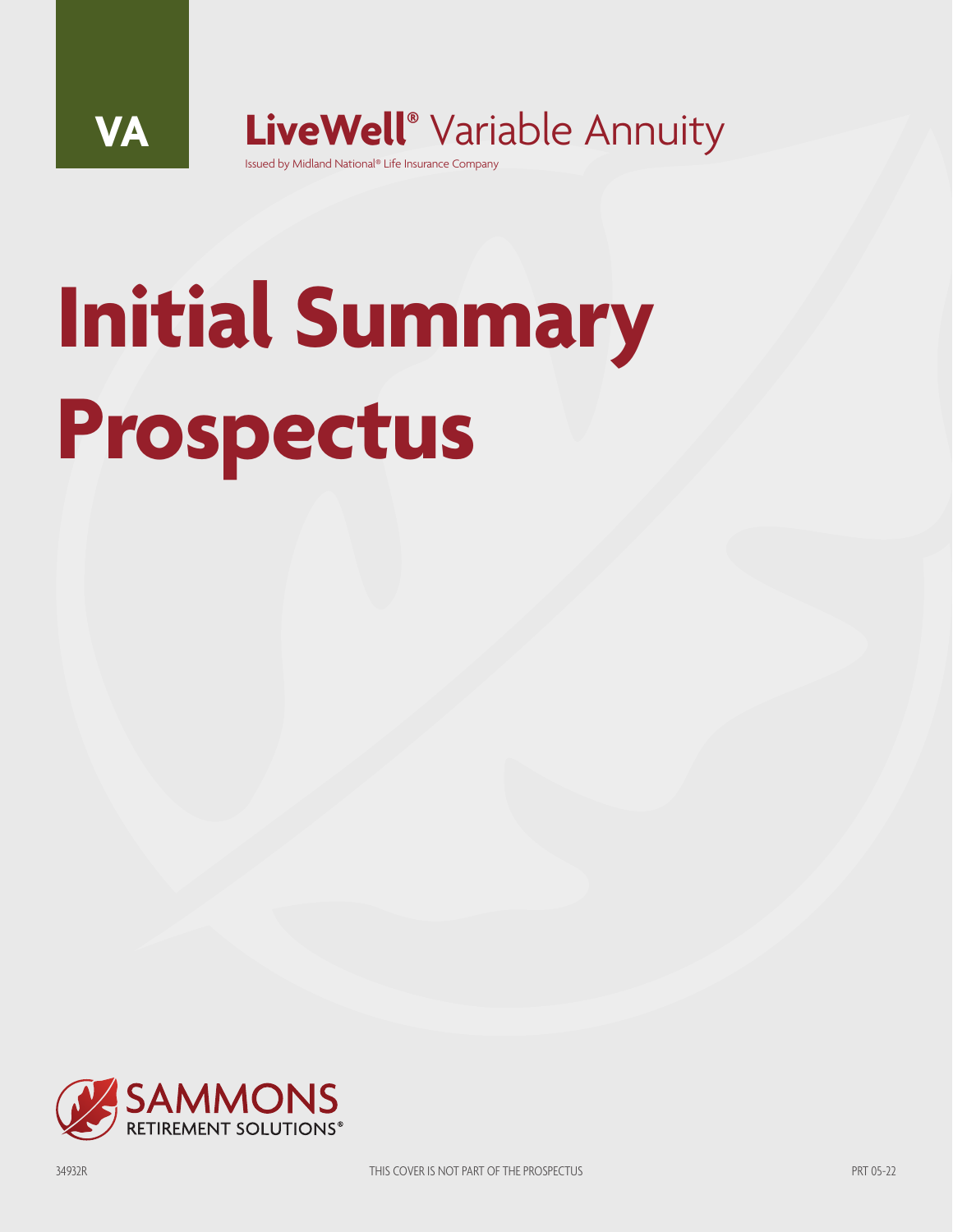### **LiveWell Variable Annuity Summary Prospectus**

#### **April 29, 2022**

An Individual Flexible Premium Deferred Variable

Annuity issued by: Midland National Life Insurance Company through the Midland National Life Separate Account C

#### **This summary prospectus summarizes key features of the LiveWell Variable Annuity Contract (the "Contract").**

In this prospectus "we," "our," "us," "Midland National," and "Company" mean Midland National Life Insurance Company, "you" and "your" mean the owner of the Contract. We refer to the person who is covered by the Contract as the "annuitant," because the annuitant and the owner might not be the same.

Before you invest, you should review the prospectus for the Contract, which contains more information about the features, benefits and risks. You can find this document and other important information about the Contract online at www.SRSLiveWell.com. You can also obtain this information at no cost by calling (866) 747-3421, or by sending an email request to SecuritiesPI@sfgmembers.com.

You may cancel your Contract within 10 days of receiving it without paying fees or penalties. In some states, this cancellation period may be longer. Upon cancellation, you will receive either a full refund of the amount you paid with your application or your total contract value. You should review the prospectus, or consult with your financial professional, for additional information about the specific cancellation terms that apply.

You may elect to receive all future reports in paper free of charge. You can inform us that you wish to continue receiving paper copies of your shareholder reports by contacting the Customer Service Center at the toll-free number referenced immediately above. Your election to receive reports in paper will apply to all portfolios available under your Contract.

Additional general information about certain investment products, including variable annuities, has been prepared by the Securities and Exchange Commission's staff and is available at Investor.gov.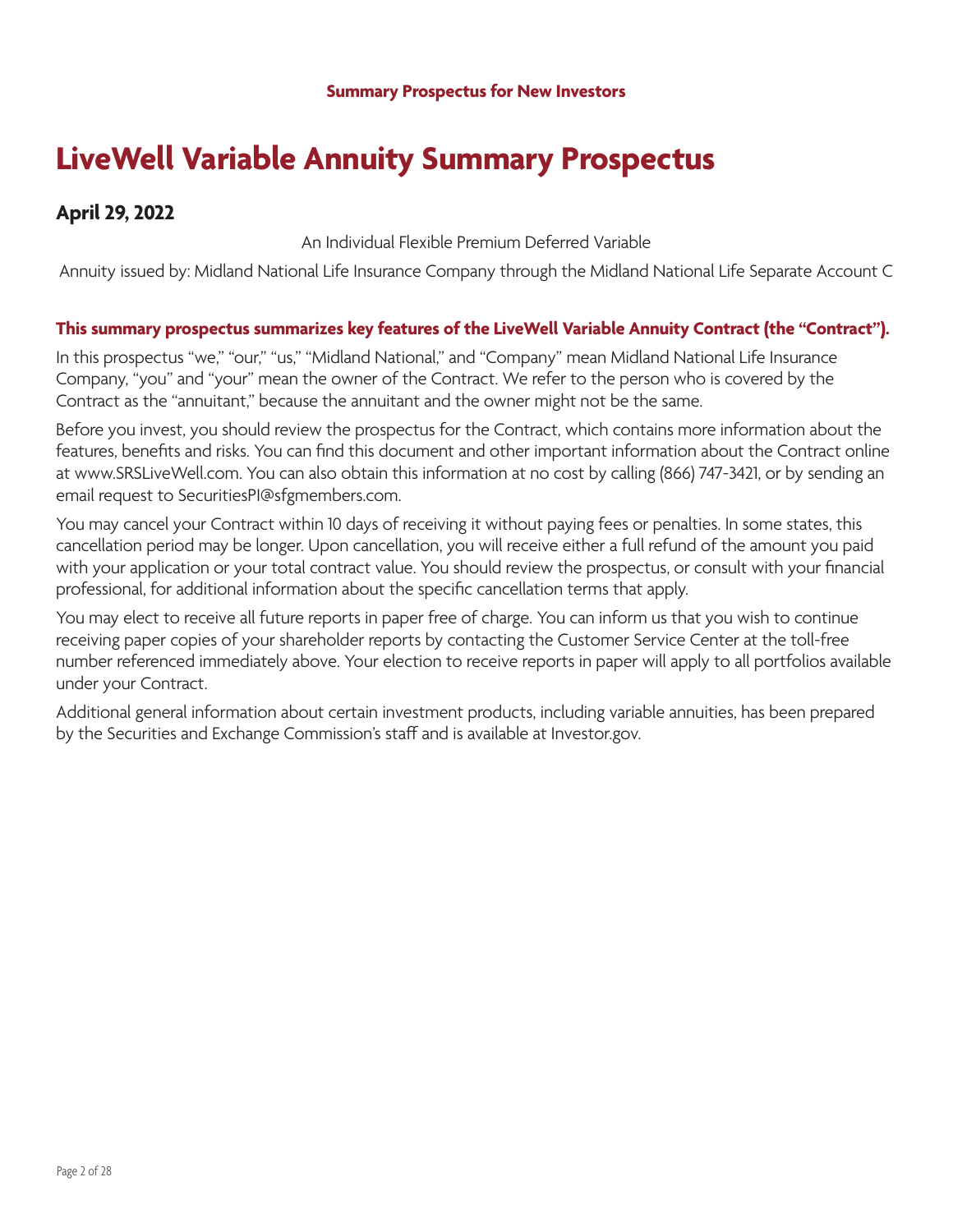# **Table of Contents**

| Definitions                                                  | $\overline{4}$ |
|--------------------------------------------------------------|----------------|
| Important Information You Should Consider About the Contract | 6              |
| Annual Expenses                                              | 6              |
| Overview of the Contract                                     | 8              |
| Benefits Available Under the Contract                        | 9              |
| Buying the Contract                                          | 10             |
| Making Withdrawals: Accessing the Money in Your Contract     | 11             |
| Additional Information About Fees                            | 12             |
| <b>Transaction Expenses</b>                                  | 12             |
| Annual Contract Expenses                                     | 13             |
| Annual Fund Expenses                                         | 13             |
| Example                                                      | 14             |
| Appendix - Portfolio Companies Available Under the Contract  | 15             |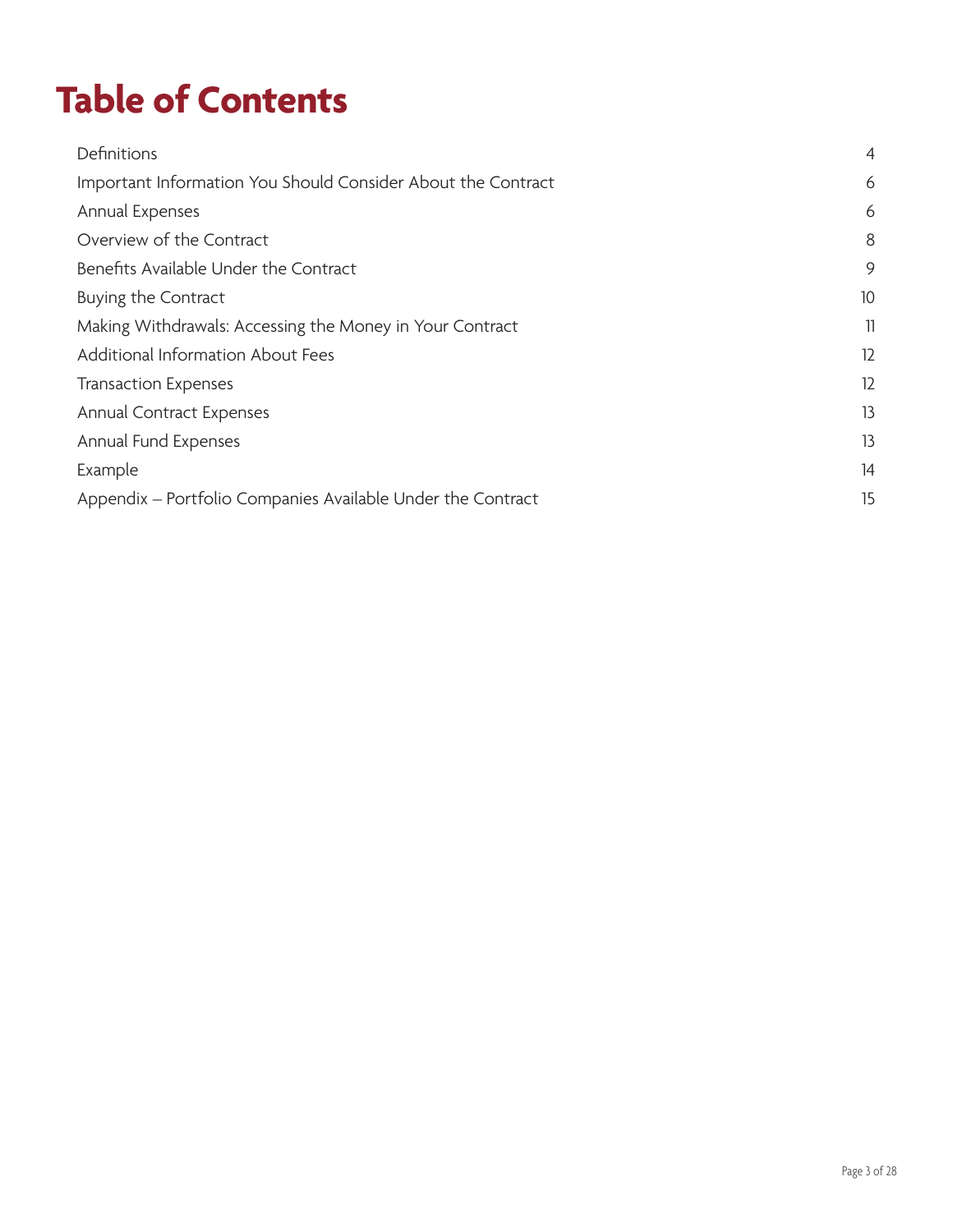# **Definitions**

For your convenience, below is a glossary of the special terms we use in this summary prospectus. These terms are generally in bold face type throughout the document.

**Accumulation Value** means the sum of the amounts you have in the **investment option(s)** of our **separate account** under your in force Contract. This may also be referred to as account value.

**Annuitant** means the person whose life is used to determine the amount and duration of any annuity payments involving life contingencies. The **annuitant** may not be changed during the **annuitant's** lifetime.

**Annuitization** means an election of an annuity payment option.

**Annuitize** means an election to receive regular income payments from your Contract under one of the annuity payment options. An election to **annuitize** your Contract may be irrevocable. If you elect to **annuitize** your Contract, you will no longer be able to exercise any liquidity (e.g., withdrawal or surrender) provision that may have previously been available.

**Beneficiary** means the person or persons to whom the Contract's **death benefit** will be paid in the event of the death of the **owner**.

**Business Day** means any day the New York Stock Exchange is open for regular trading. Our **business day** ends when the New York Stock Exchange closes for regular trading, generally 3:00 p.m. Central Time.

**Company (or we/us)** means Midland National Life Insurance Company.

**Contract Anniversary** means the same date in each **Contract year** as the **issue date**.

**Contract Quarter** means a three-month period that starts on the same date as the **issue date** in each threemonth period. For this purpose, if the **issue date** is not a calendar date in every month, then we look forward to the first day of the next calendar month. For example, assume a Contract is issued on January 31st; **Contract quarters** will begin on the first day of each quarter (May 1, July 31, and October 31).

**Contract Year** means a year that starts on the **issue date** or on each **Contract anniversary** thereafter.

**Customer Service Center** means where you must send correspondence, service or transaction requests, and inquiries to P.O. Box 9261, Des Moines, Iowa, 50306-9261 or via fax (866) 511-7038. The toll free telephone number is (866) 747-3421.

*Please note: Premium payments must be sent to P.O. Box 9261, Des Moines, Iowa, 50306-9261. The overnight mailing address is Midland National, 8300 Mills Civic Parkway, West Des Moines, Iowa 50266-3833. This should only be used for mail delivered via a courier.*

**Death Benefit** means the amount that we will pay to the **beneficiary** in the event of the death of the **owner** if the Contract is still in force. The amount of the **death benefit** will be determined as of the **business day** that our **Customer Service Center** receives the required documentation in **good order**.

Good Order means all of the information necessary to process a transaction, as we determine in our discretion. Transaction requests will generally be processed on the business day they are received at the Customer Service Center as long as the request is in **good order**.

**Investment Option** means an option or division of our **separate account** which invests exclusively in one share class of one investment portfolio of a Trust or Fund (collectively "Portfolio").

**Issue Age** means the age of the **owner** on the last birthday before the **issue date**.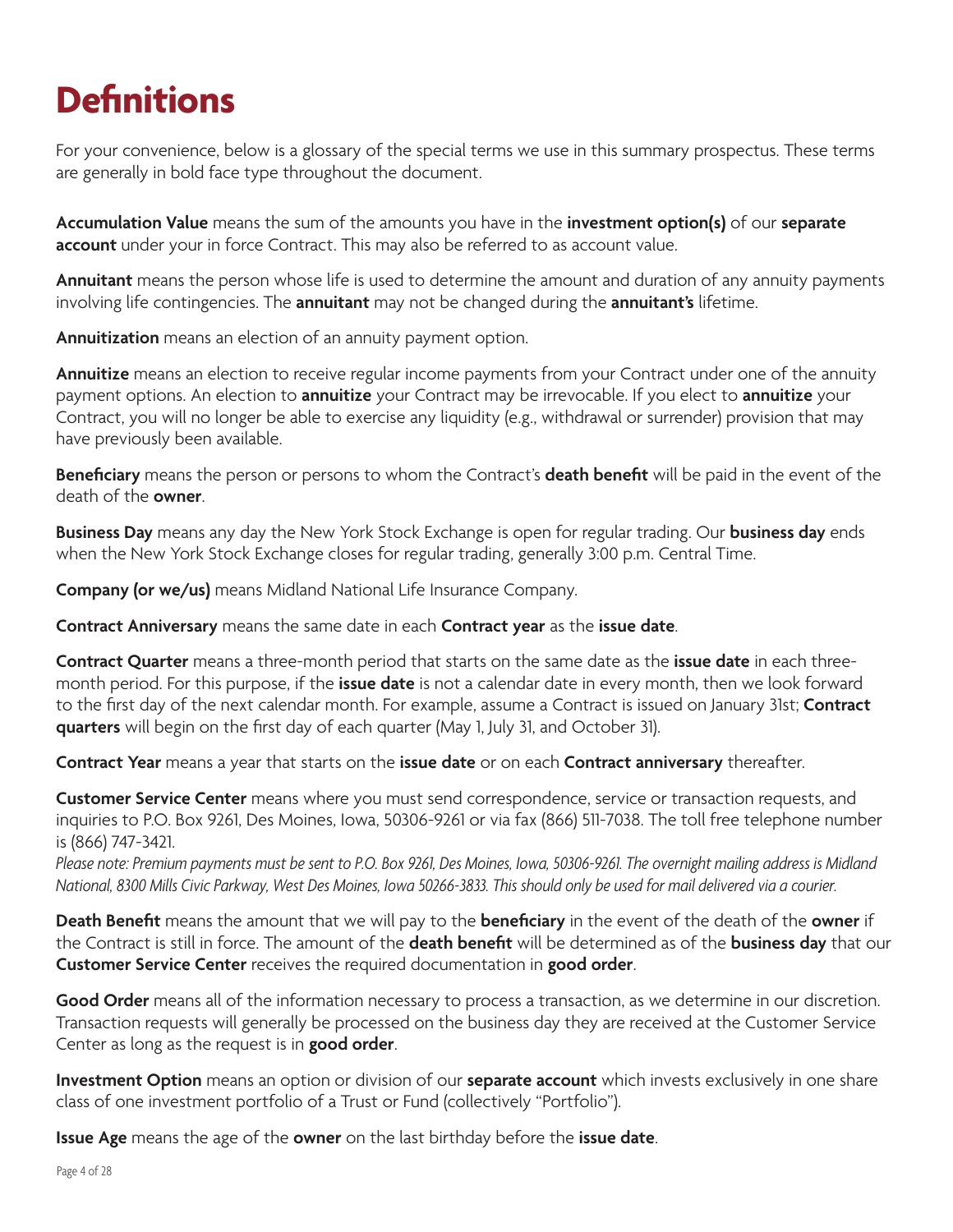**Issue Date** means the date the Contract goes into effect and from which **Contract anniversaries**, **Contract months**, **Contract quarters**, and **Contract years** are determined.

**Maturity Date** means the date, specified in your Contract, on which income payments will begin. The earliest possible **maturity date** is the first **Contract anniversary** at which time you may **annuitize** your full **accumulation value**. The maximum **maturity date** is the **Contract anniversary** immediately following the **annuitant's** 115th birthday.

**Net Premium** means (1) if you do not elect an Optional Value Endorsement, total premiums received less any reductions for partial withdrawals on a pro-rata basis; and (2) if you do elect an Optional Value Endorsement, this means total premiums received less any reductions for partial withdrawals and less applicable surrender charges on a pro-rata basis.

**Owner** means the person(s) or entity that is named in the application or on the latest change filed with us who is entitled to exercise all rights and privileges provided in the Contract.

**Principal Office** means Midland National Life Insurance Company's principal place of business located at 8300 Mills Civic Parkway, West Des Moines, IA 50266. Please note: You must send all correspondence, service or transaction requests, inquiries, and premium payments to our **Customer Service Center**.

**Remaining Premium** means if you elect the Optional Value Endorsement, the premium payments made less the partial withdrawals taken and less any surrender charges on a dollar for dollar basis.

**Separate Account** means the Midland National Life Separate Account C which receives and invests your premiums under the Contract. Our **separate account** is divided into **subaccounts**.

**Surrender Value** means (1) if you do not elect an Optional Value Endorsement, the **separate account accumulation value** on the date of surrender less the quarterly Contract maintenance fee and any state premium tax, if applicable; and (2) if you do elect an Optional Value Endorsement, this means the **separate account accumulation value** on the date of surrender less any applicable surrender charge, quarterly Contract maintenance fee and any state premium tax, if applicable. This may also be referred to as cash **surrender value**.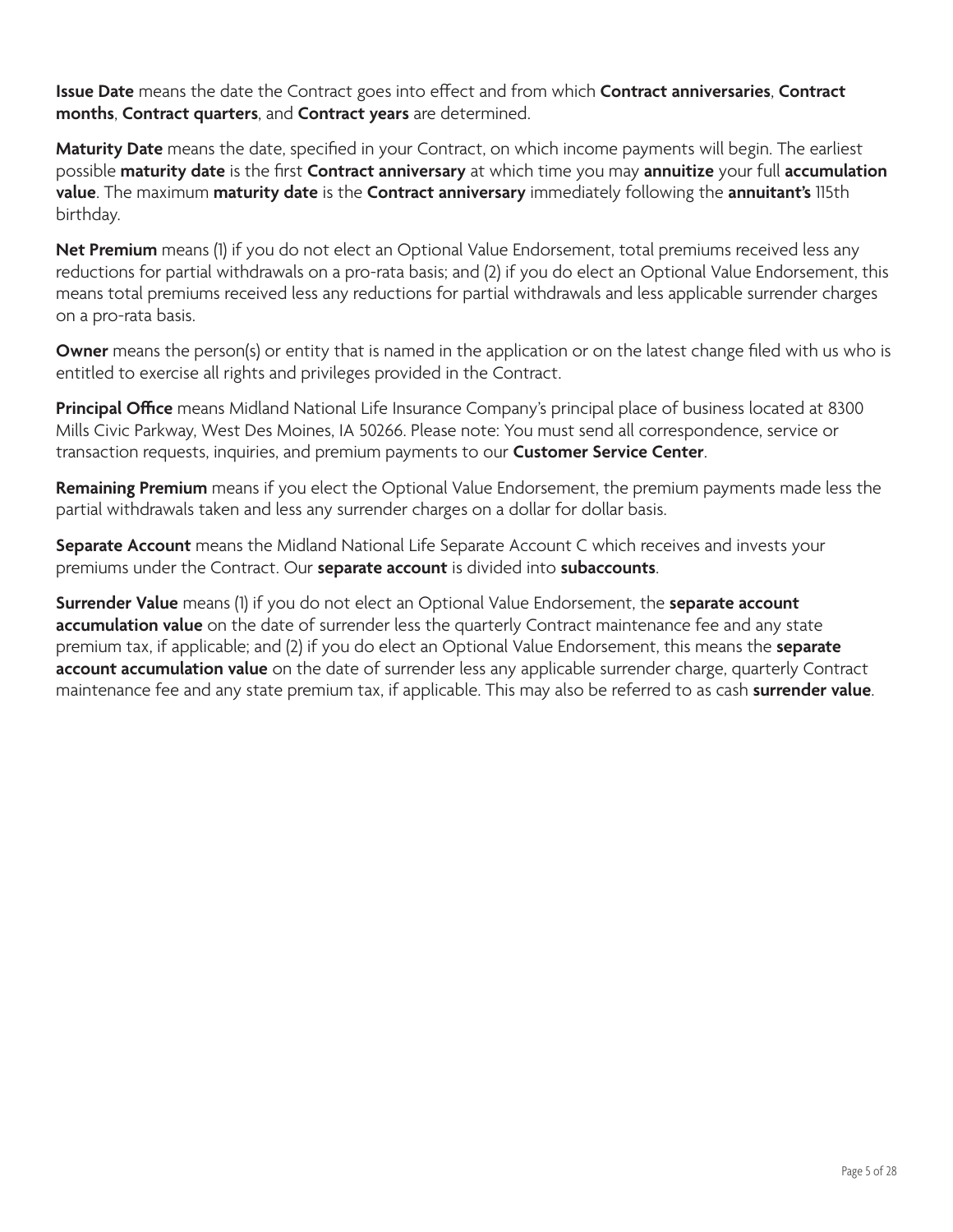### **Important information you should consider about the contract**

| <b>Fees and expenses</b>                        |                                                                                                                                                                                                                                                                                                                                                                                                                                                                                                                                                                                                                                                                                                                                                                                                                                     |                                                                                                                                                                                                                                                                                                                             | Location in the Prospectus   |                                                                                            |                                                           |
|-------------------------------------------------|-------------------------------------------------------------------------------------------------------------------------------------------------------------------------------------------------------------------------------------------------------------------------------------------------------------------------------------------------------------------------------------------------------------------------------------------------------------------------------------------------------------------------------------------------------------------------------------------------------------------------------------------------------------------------------------------------------------------------------------------------------------------------------------------------------------------------------------|-----------------------------------------------------------------------------------------------------------------------------------------------------------------------------------------------------------------------------------------------------------------------------------------------------------------------------|------------------------------|--------------------------------------------------------------------------------------------|-----------------------------------------------------------|
| Charges for Early<br>Withdrawals                | Owners who have a Contract without an Optional Value Endorsement can<br>make withdrawals without being assessed a surrender charge.<br>If you elect an optional value endorsement and make an early withdrawal<br>within the first Contract Year, you could pay a surrender charge of up to \$8,000<br>on a \$100,000 investment.                                                                                                                                                                                                                                                                                                                                                                                                                                                                                                   |                                                                                                                                                                                                                                                                                                                             |                              | Charges, Fees and<br>Deductions - Optional Value<br>Endorsement-Surrender<br>Charges       |                                                           |
| <b>Transaction Charges</b>                      | You may also be charged for other transactions, such as fund transfers when<br>transferring between investment options more than 15 times a year, or if you<br>request expedited delivery or wire transfer of funds.                                                                                                                                                                                                                                                                                                                                                                                                                                                                                                                                                                                                                |                                                                                                                                                                                                                                                                                                                             |                              | Charges, Fees and Deductions<br>- Transfer Charge                                          |                                                           |
| Ongoing Fees and<br>Expense<br>(annual charges) | The table below describes the fees and expenses that you may pay each<br>year, depending on the options you choose. Please refer to your Contract<br>specifications page for information about the specific fees you will pay each<br>year based on the options you have elected.                                                                                                                                                                                                                                                                                                                                                                                                                                                                                                                                                   |                                                                                                                                                                                                                                                                                                                             |                              | Summary - Fee Table -<br><b>Annual Expenses</b>                                            |                                                           |
|                                                 | <b>Annual Fee</b>                                                                                                                                                                                                                                                                                                                                                                                                                                                                                                                                                                                                                                                                                                                                                                                                                   |                                                                                                                                                                                                                                                                                                                             | Min                          | Max                                                                                        | Annual Fund Expenses                                      |
|                                                 | Base Contract Expenses <sup>1, 2, 3</sup>                                                                                                                                                                                                                                                                                                                                                                                                                                                                                                                                                                                                                                                                                                                                                                                           |                                                                                                                                                                                                                                                                                                                             | 1.11%                        | 1.11%                                                                                      |                                                           |
|                                                 | Investment options (Portfolio fees and expenses) <sup>4</sup>                                                                                                                                                                                                                                                                                                                                                                                                                                                                                                                                                                                                                                                                                                                                                                       |                                                                                                                                                                                                                                                                                                                             | 0.58%                        | 2.62%                                                                                      |                                                           |
|                                                 | Optional benefits available for an additional charge                                                                                                                                                                                                                                                                                                                                                                                                                                                                                                                                                                                                                                                                                                                                                                                |                                                                                                                                                                                                                                                                                                                             | 0.25%                        | 0.55%                                                                                      |                                                           |
|                                                 | <sup>1</sup> As a percentage of accumulated value in each investment option.<br><sup>2</sup> Includes mortality and expense risk charge, asset based administration charge, and contract<br>maintenance fee.<br><sup>3</sup> Expenses could be lower if contract is over \$50,000.<br><sup>4</sup> As a percentage of average daily net assets of the investment option before any applicable waivers.<br>Because your Contract is customizable, the choices you make affect how<br>much you will pay. To help you understand the cost of owning your Contract,<br>the following table shows the lowest and highest cost you could pay each<br>year, based on current charges. This estimate assumes that you do not take<br>withdrawals from the Contract, which could add Surrender Charges that<br>substantially increase costs. |                                                                                                                                                                                                                                                                                                                             |                              | Additional Information about<br>LiveWell Variable Annuity -<br>Suitability of the Contract |                                                           |
|                                                 | Lowest annual cost: \$1,347<br>Assumes:<br>• Investment of \$100,000<br>• 5% annual appreciation<br>• Least expensive combination of<br>Contract charges (i.e. selection<br>of the 7 year optional value<br>endorsement) and portfolio fees<br>and expenses<br>• No optional death benefits<br>• No additional purchase<br>payments, transfers or<br>withdrawals<br>• No sales charges                                                                                                                                                                                                                                                                                                                                                                                                                                              | Assumes:<br>• Investment of \$100,000<br>• 5% annual appreciation<br>• Most expensive combination<br>of the Contract (i.e. no optional<br>value endorsement) charges,<br>additional benefits, and portfolio<br>fees and expenses<br>• No additional purchase<br>payments, transfers or<br>withdrawals<br>• No sales charges | Highest annual cost: \$3,410 |                                                                                            | Summary - Fee Table -<br>Example                          |
|                                                 | <b>Risks</b>                                                                                                                                                                                                                                                                                                                                                                                                                                                                                                                                                                                                                                                                                                                                                                                                                        |                                                                                                                                                                                                                                                                                                                             |                              |                                                                                            | Location in the Prospectus                                |
| Risk of Loss                                    | You can lose money by investing in this Contract.                                                                                                                                                                                                                                                                                                                                                                                                                                                                                                                                                                                                                                                                                                                                                                                   |                                                                                                                                                                                                                                                                                                                             |                              |                                                                                            | Summary - Principal Risks of<br>Investing in the Contract |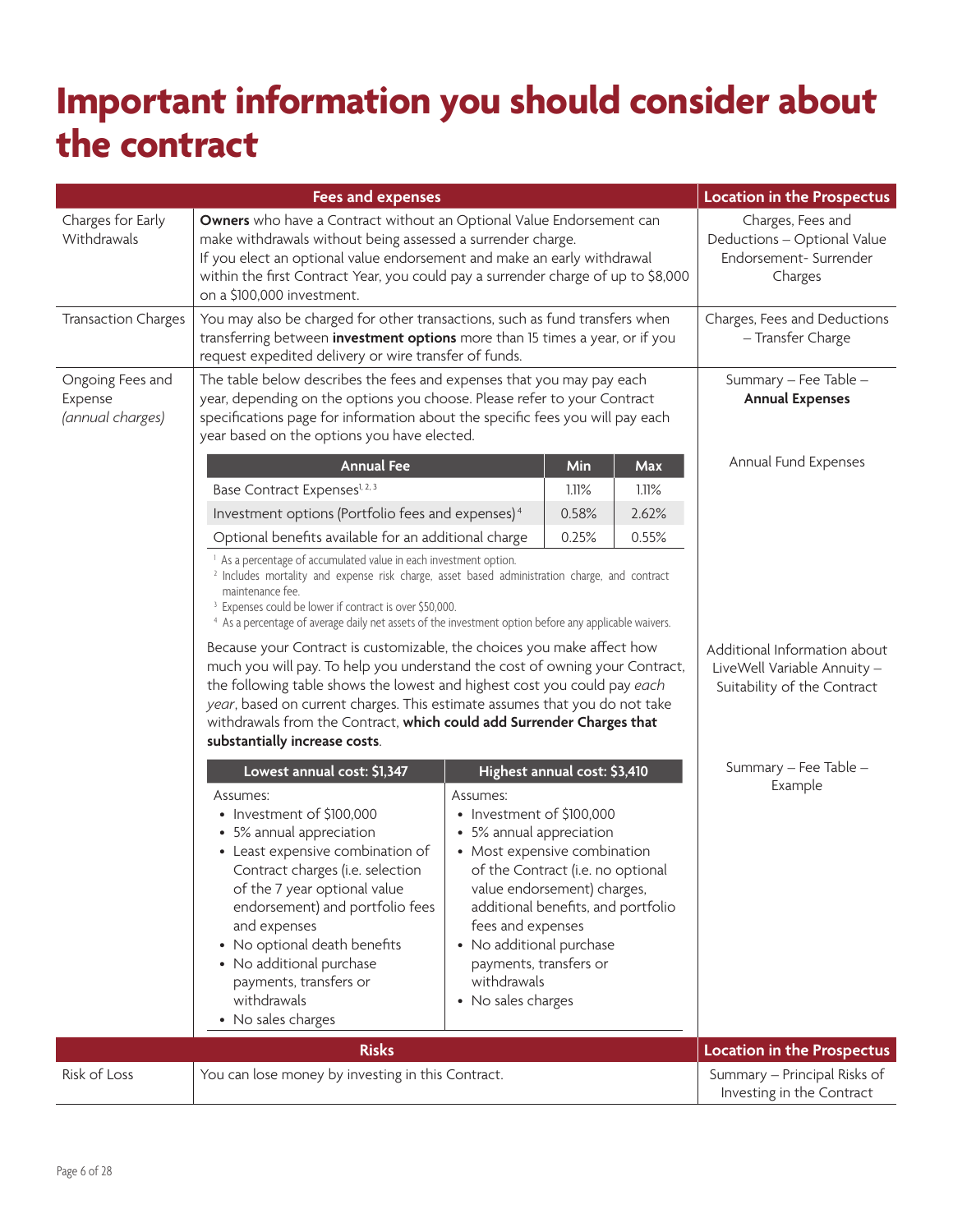| Not a Short-Term<br>Investment                 | The Contract is not a short-term investment and is not appropriate for an<br>investor who needs ready access to cash. The Contract is designed to aid in<br>long-term financial planning and provides for accumulation of capital on a<br>tax-deferred basis for retirement or other savings needs. A surrender charge<br>may apply for up to seven years from the last premium payment if an Optional<br>Value Endorsement is elected, which would reduce the amount received.                                                                                 | Summary - Principal Risks of<br>Investing in the Contract                                                                                       |
|------------------------------------------------|-----------------------------------------------------------------------------------------------------------------------------------------------------------------------------------------------------------------------------------------------------------------------------------------------------------------------------------------------------------------------------------------------------------------------------------------------------------------------------------------------------------------------------------------------------------------|-------------------------------------------------------------------------------------------------------------------------------------------------|
| Risks Associated<br>with Investment<br>Options | An investment in the Contract is subject to the risk of poor investment<br>performance and can vary depending on the performance of the <i>investment</i><br>options you choose. Each investment option has its own unique risks. You<br>should review the <i>investment</i> options before making an investment decision.                                                                                                                                                                                                                                      | Summary - Principal Risks of<br>Investing in the Contract                                                                                       |
| Insurance Company<br>Risks                     | Investing in the Contract is subject to the risks related to the Company. Any<br>obligations, guarantees, or benefits are subject to the claims-paying ability of<br>the Company, and our long term ability to make such payments, and are not<br>guaranteed by any other party. There is no guarantee that we will be able to<br>meet our claims paying obligations; there are risks to purchasing any insurance<br>product. More information about the Company, including financial strength<br>ratings, is available upon request by calling (866) 747-3421. | Additional Information<br>- Midland National Life<br>Insurance Company                                                                          |
|                                                | <b>Restrictions</b>                                                                                                                                                                                                                                                                                                                                                                                                                                                                                                                                             | <b>Location in the Prospectus</b>                                                                                                               |
| Investments                                    | • We do not currently charge a fee for transfers among Investment Options<br>but reserve the right to impose a transfer fee of \$15.<br>• We reserve the right to add, remove or substitute Investment Options.<br>• The Company also has policies and procedures that attempt to detect and<br>deter frequent transfers.                                                                                                                                                                                                                                       | Detailed Information About<br>the Contract -<br>Your Accumulation Value -<br>Transfers of Accumulation<br>Value;<br><b>Transfer Limitations</b> |
| Optional Benefits                              | • Certain optional benefits may limit withdrawals or other rights under the<br>Contract. Under certain benefits, a withdrawal could reduce the value of a<br>benefit by more than the dollar amount of the withdrawal.<br>• Not all optional benefits are available through all broker-dealers and may<br>vary by state or date of purchase.<br>• We may modify or discontinue offering an optional benefit at any time.<br>• Selection of certain benefits (i.e. optional value endorsements) may subject<br>you to a surrender charge.                        | Summary - Features of<br>Livewell Variable Annuity -<br>Death Benefit<br>Summary - Fee Table<br>- Transaction Expenses                          |
|                                                | <b>Taxes</b>                                                                                                                                                                                                                                                                                                                                                                                                                                                                                                                                                    | <b>Location in the Prospectus</b>                                                                                                               |
| Tax Implications                               | • You should consult with a tax professional to determine the tax implications<br>of an investment in and purchase payments received under the Contract.<br>• There is no additional tax deferral benefit if you purchase the Contract<br>through a tax-qualified plan or individual retirement account (IRA).<br>• Earnings in the Contract are taxed at the ordinary income tax rates when<br>you make the withdrawal, and a penalty may apply if you make the<br>withdrawal before age 591⁄2.                                                                | Federal Tax Status                                                                                                                              |
|                                                | <b>Conflicts of Interest</b>                                                                                                                                                                                                                                                                                                                                                                                                                                                                                                                                    | Location in the Prospectus                                                                                                                      |
| Investment<br>Professional<br>Compensation     | Financial professionals will receive compensation for selling the Contract. The<br>financial professional will receive a base commission and may also receive<br>trailing compensation based on the Contracts' accumulation value. Financial<br>professionals may have an incentive to offer or recommend the Contract over<br>another investment.                                                                                                                                                                                                              | Additional Information -<br>Distribution of the Contracts                                                                                       |
| Exchanges                                      | Some financial professionals may have a financial incentive to offer you a new<br>contract in place of the one they already own. You should only exchange your<br>contract if you determine, after comparing the features, fees, and risks of both<br>contracts, that it is preferable for you to purchase the new contract rather than<br>continue to own the existing contract.                                                                                                                                                                               | Detailed Information about<br>the Contact $-$<br>Tax-Free "Section 1035"<br>Exchanges                                                           |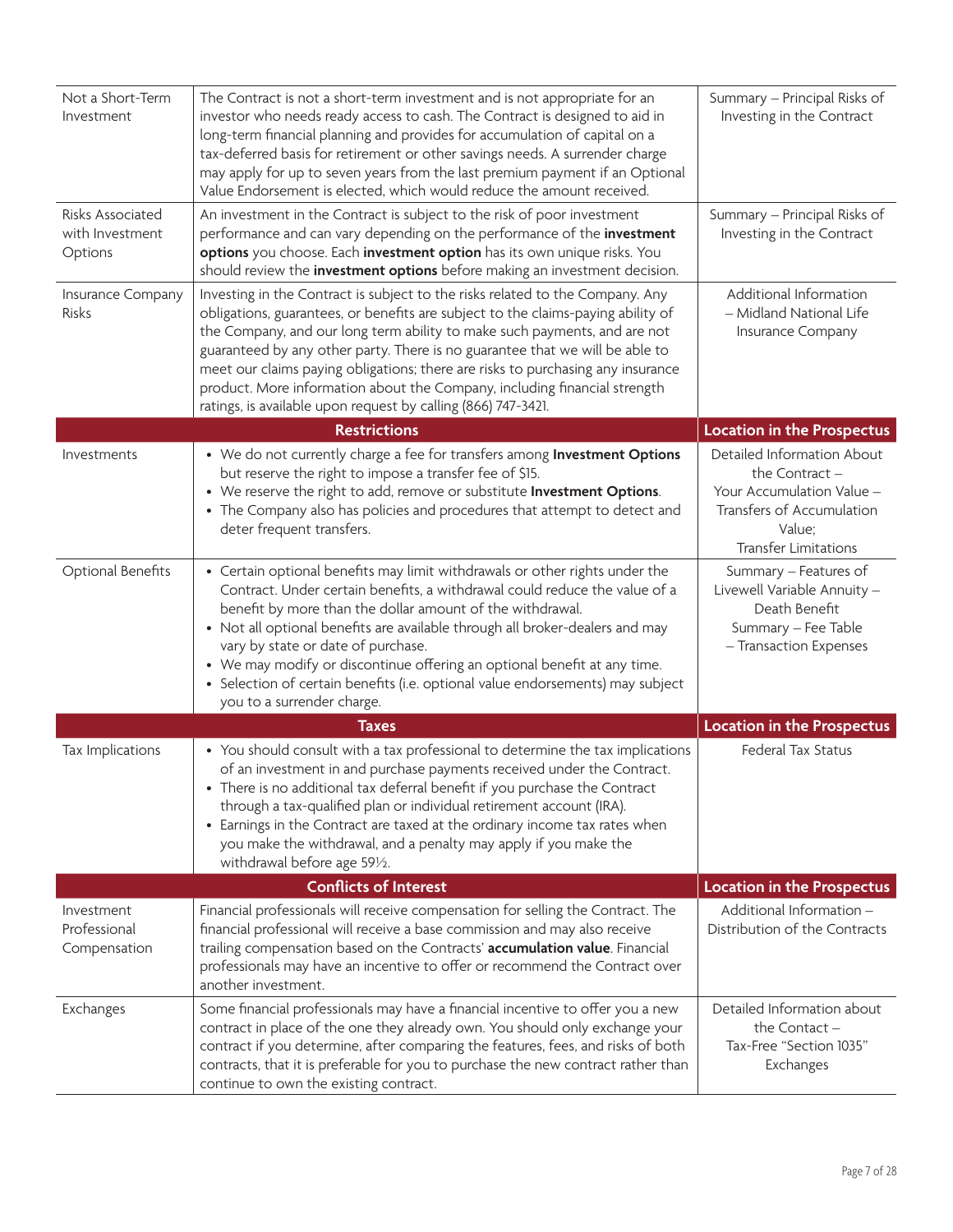### **Overview of the contract**

#### **What is the Contract, and what is it designed to do?**

The LiveWell Contract is an individual flexible premium deferred variable annuity contract intended to help you accumulate assets for retirement through the various **investment options** offered.

The Contract also offers **death benefits** to help protect your designated beneficiaries. Through the **annuitization** feature, the Contract can supplement your retirement income by providing a stream of income payments. The Contract also offers certain optional living benefits. Lastly, annuities provide you the option of electing from several types of annuity payments (settlement options), that can be guaranteed for a set time frame or for your lifetime.

This Contract is intended for those who with a long investment time horizon. It may not be appropriate if you need to make early or frequent withdrawals, intend to engage in frequent trading in the **investment options** or plan to use this as a short-term investment.

#### **What are the phases of the Contract?**

The Contract has two phases, the accumulation phase and the income phase.

During the accumulation phase, you may make one or more premium payments and can transfer the **accumulation value** between the various **investment options** which may be subject to some limitations. Additional information about the available investment options can be found in the "Appendix – Separate Account Investment Options" at the end of this document.

The income phase begins when we begin making payments to you. If you elect to **annuitize** the Contract, all or part of your **accumulation value** is converted into guaranteed annuity payments.

#### **What are the Contract's primary features?**

**Investment Options**: The Contract provides the opportunity for tax-deferred growth by allocating the **accumulation value** to a the **investment options** offered.

**Tax Treatment**: The premium payments you put into the Contract have accumulate on a tax-deferred basis. This means earnings are not taxed until money is withdrawn from the Contract such as: (1) making a withdrawal from the Contract, (2) receiving systematic payments from the Contract or (3) at the time the **death benefit** is paid.

**Dollar Cost Averaging**: You may choose to have automatic periodic transfers made monthly, quarterly, semiannually or annually of a predetermined dollar amount from the source account (any **investment option**) into one or more of the other investment options offered under the Contract. The dollar cost averaging program allows such investments to be made in installments over time.

**Portfolio Rebalancing**: This allows you to have us automatically reset the percentage of the **accumulation value** allocated to each **investment option** to a pre-set percentage level quarterly, semi-annually, or annually. This can help you select a specific asset allocation and maintain it over time. The portfolio rebalancing program is not available when there is an active DCA program on the Contract.

**Death Benefits**: The Contract offers a basic **death benefit** for your beneficiaries, ensuring they receive the minimum of your **accumulation value**. There are also two optional **death benefits** you may elect, for an additional charge, that may increase the **death benefit**.

**Annuity Payment Options**: You may elect to convert all or some of your **accumulation value** into guaranteed annuity payments from us. Annuitization terminates your death benefit. However, depending on the annuity payment option you select, such as period certain, annuity payments continue after death of the Owner.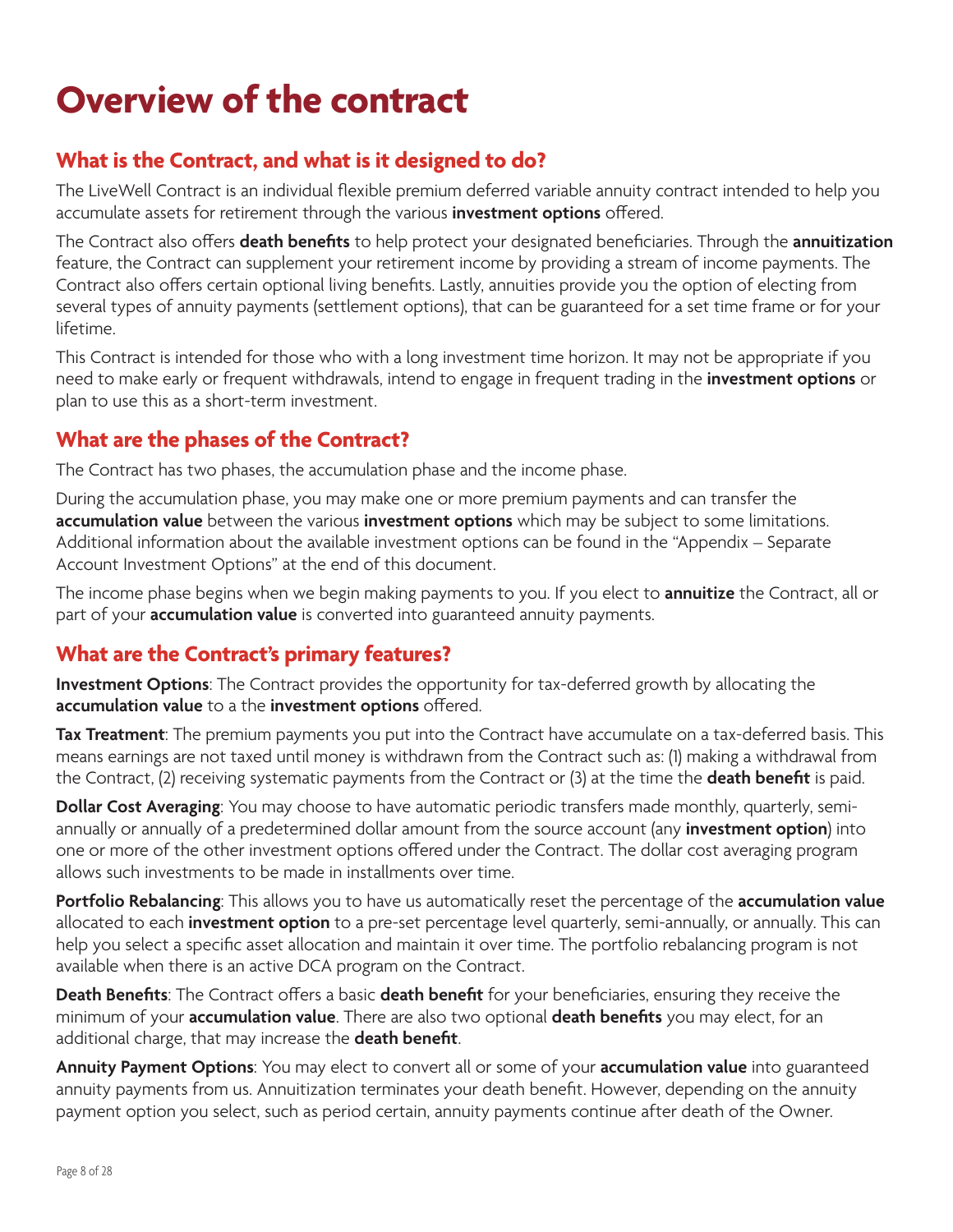### **Benefits available under the contract**

The following table summarizes information about the benefits available under the contract.

#### **Optional Death Benefits for Additional Fee**

| Name of Benefit                    | <b>Purpose</b>                                                                                                                                                                                                       | <b>Maximum</b><br>Fee | <b>Brief Description of Restrictions or</b><br><b>Limitations</b>                                                                                                                                                                                                                                                                                                                       |
|------------------------------------|----------------------------------------------------------------------------------------------------------------------------------------------------------------------------------------------------------------------|-----------------------|-----------------------------------------------------------------------------------------------------------------------------------------------------------------------------------------------------------------------------------------------------------------------------------------------------------------------------------------------------------------------------------------|
| Return of Premium Death<br>Benefit | Pays the greater of the accumulation<br>value or net premium.                                                                                                                                                        | 0.25%                 | • Can only be elected at the time of application.<br>• Maximum owners issue age for this benefit is<br>age 90 if the Optional Value Endorsement is<br>not elected and is age 85 if the Optional Value<br>Endorsement is elected.<br>• Withdrawals could significantly reduce the<br>benefit.<br>• For contracts issued prior to January 1, 2021,<br>this is the standard death benefit. |
| Enhanced Death Benefit             | Pays the greatest of the accumulation<br>value, net premium, or the annual<br>step-up value from the most recent<br>prior Contract anniversary, adjusted<br>for any additional premiums and<br>partial withdrawals.* | 0.55%                 | • Can only be elected at the time of application.<br>• Maximum owners issue age for this benefit is<br>age 80<br>• Withdrawals could significantly reduce the<br>benefit.                                                                                                                                                                                                               |

\* See "Appendix B – Enhanced Death Benefit Examples" of the statutory prospectus.

#### **Optional Surrender Charge (Fee Reduction)**

| <b>Name of Benefit</b>               | <b>Purpose</b>                                                                                                                                                    | <b>Maximum</b><br><b>Surrender</b><br><b>Charge</b> | <b>Brief Description of Restrictions or</b><br><b>Limitations</b>                                                                                                                                                                                                                |
|--------------------------------------|-------------------------------------------------------------------------------------------------------------------------------------------------------------------|-----------------------------------------------------|----------------------------------------------------------------------------------------------------------------------------------------------------------------------------------------------------------------------------------------------------------------------------------|
| 5-Year Optional Value<br>Endorsement | In exchange for a fee reduction (-10%<br>annual expenses), a 5-year surrender<br>charge schedule will premium<br>payments made to the contract.                   | $7\%**$                                             | A surrender charge will be deducted from any<br>applicable partial withdrawal or surrender made<br>within the first 5 years of each premium payment<br>that exceeds the penalty free withdrawal amount.<br>You may only add this optional benefit at the<br>time of application. |
| 6-Year Optional Value<br>Endorsement | In exchange for a fee reduction<br>(-0.15% annual expenses), a 6-year<br>surrender charge schedule will apply<br>to all premium payments made to the<br>contract. | $7\%**$                                             | A surrender charge will be deducted from any<br>applicable partial withdrawal or surrender made<br>within the first 6 years of each premium payment<br>that exceeds the penalty free withdrawal amount.<br>You may only add this optional benefit at the<br>time of application. |
| 7-Year Optional Value<br>Endorsement | In exchange for a fee reduction<br>(-0.20% annual expenses), a 7-year<br>surrender charge schedule will apply<br>to all premium payments made to the<br>contract. | $8\%**$                                             | A surrender charge will be deducted from any<br>applicable partial withdrawal or surrender made<br>within the first 7 years of each premium payment<br>that exceeds the penalty free withdrawal amount.<br>You may only add this optional benefit at the<br>time of application. |

\*\* As a percentage of Premium Withdrawn. See Additional Information About Fees – Transaction Expenses.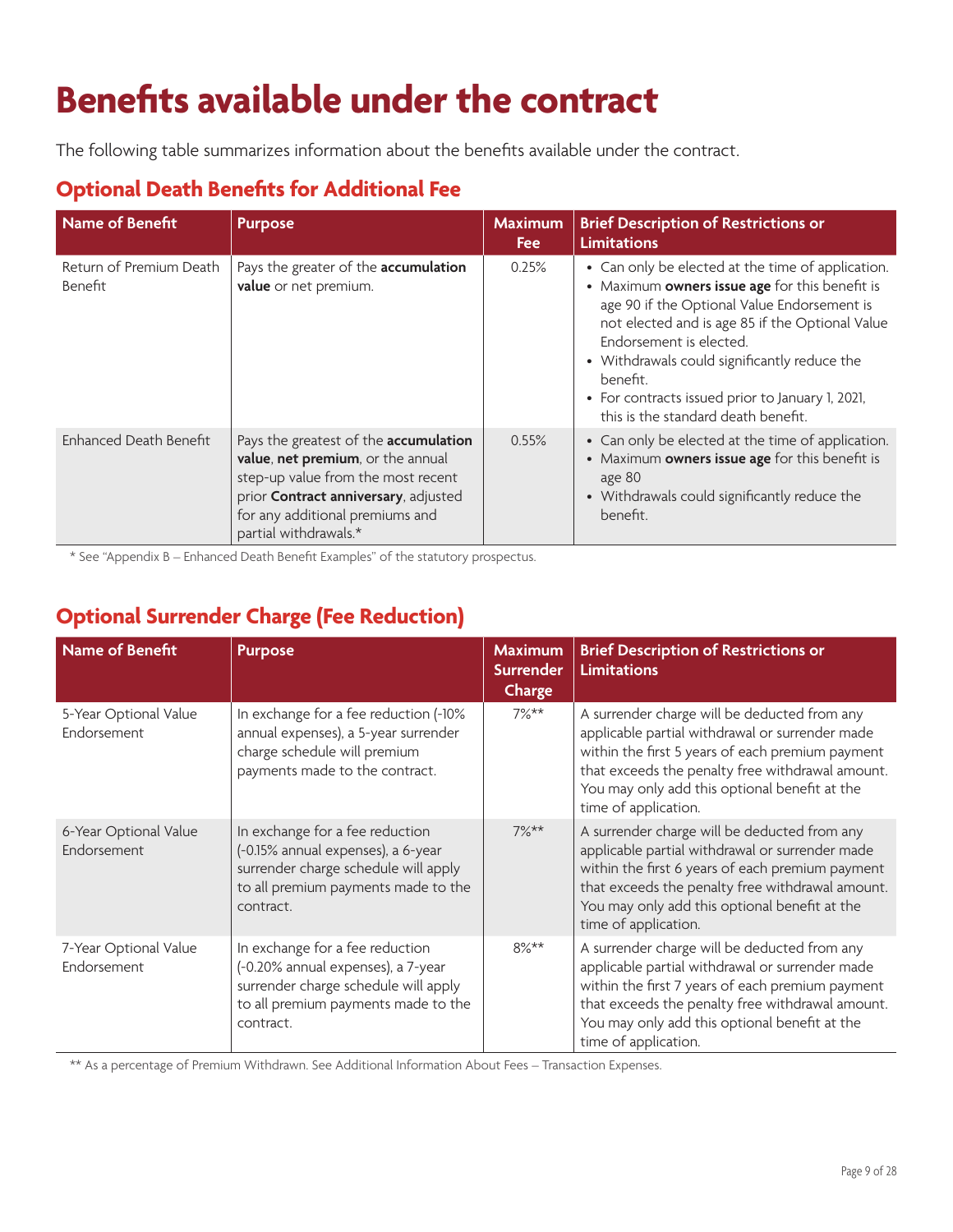#### **Other Benefits with No Additional Fee**

| <b>Name of Benefit</b>      | <b>Purpose</b>                                                                                                                                                                                                                                             | <b>Brief Description of Restrictions or</b><br><b>Limitations</b>                                                                                                                                                                                                                           |
|-----------------------------|------------------------------------------------------------------------------------------------------------------------------------------------------------------------------------------------------------------------------------------------------------|---------------------------------------------------------------------------------------------------------------------------------------------------------------------------------------------------------------------------------------------------------------------------------------------|
| Dollar Cost Averaging (DCA) | Enables you to make monthly, quarterly, semi-<br>annual or annual transfers of a predetermined<br>dollar amount from the DCA source account<br>(any investment option) into one or more of the<br>investment options.                                      | • Accumulation value must be at least \$10,000<br>to initiate the DCA program.<br>• The minimum monthly amount to be<br>transferred using DCA is \$100.<br>• Only one active DCA program is allowed at a<br>time.<br>• DCA and portfolio rebalancing are not<br>available at the same time. |
| Free Withdrawal Amount      | Even if you elect an Optional Value<br>Endorsement you may withdraw up to 10% of<br>your remaining premiums (premiums paid less<br>partial withdrawals on a dollar for dollar basis)<br>each <b>Contract year</b> without incurring a surrender<br>charge. | • If the free withdrawal amount is not<br>withdrawn or if less than 10% is withdrawn,<br>the amount not taken during the Contract<br>year will not be carried over to subsequent<br>years.                                                                                                  |
| Portfolio Rebalancing       | Allows you to have us automatically reset the<br>percentage of <b>accumulation value</b> allocated to<br>each investment option to a pre-set percentage<br>level on a quarterly, semi-annual, or annual basis.                                             | • Portfolio Rebalancing program is not available<br>when there is an active DCA program.<br>• The accumulation value must be at least<br>\$10,000 to initiate a portfolio rebalancing<br>program.                                                                                           |
| Systematic Withdrawals      | Allows you to have a portion of the<br>accumulation value withdrawn automatically.                                                                                                                                                                         | If you have elected the Optional Value<br>Endorsement, then a surrender charge (in excess<br>of the free withdrawal amount) will be assessed.<br>The surrender charge is based on the withdrawal<br>amount and the amount of time that has<br>elapsed since each premium payment.           |

## **Buying the contract**

#### **How do I buy the Contract?**

In order to purchase a Contract, you must complete an application with your financial professional. The financial professional will then submit the application, with your initial premium payment or other required paperwork, to us. We reserve the right to reject any application or initial premium payment.

#### **What are the requirements to buy the Contract?**

You may allocate your premium payments to the **investment options** offered in connection with the Contract. Currently, we do not limit the maximum number of **investment options**. However, we reserve the right to limit the maximum number of **investment options** invested in at any one time.

|                                     | <b>Qualified &amp; Non-Qualified Contracts</b>                                                                                            |
|-------------------------------------|-------------------------------------------------------------------------------------------------------------------------------------------|
| Minimum Initial Premium Payment     | \$10,000<br>We may, at our discretion, waive the initial premium requirement.                                                             |
| Minimum Subsequent Premium Payments | \$1,000<br>By current company practice, we will also accept additional payments via<br>automatic bank draft in amounts of \$100.          |
| Maximum Premium Payments            | \$2,000,000 without prior approval. All annuities you maintain with Midland<br>National not to exceed \$5,000,000 without prior approval. |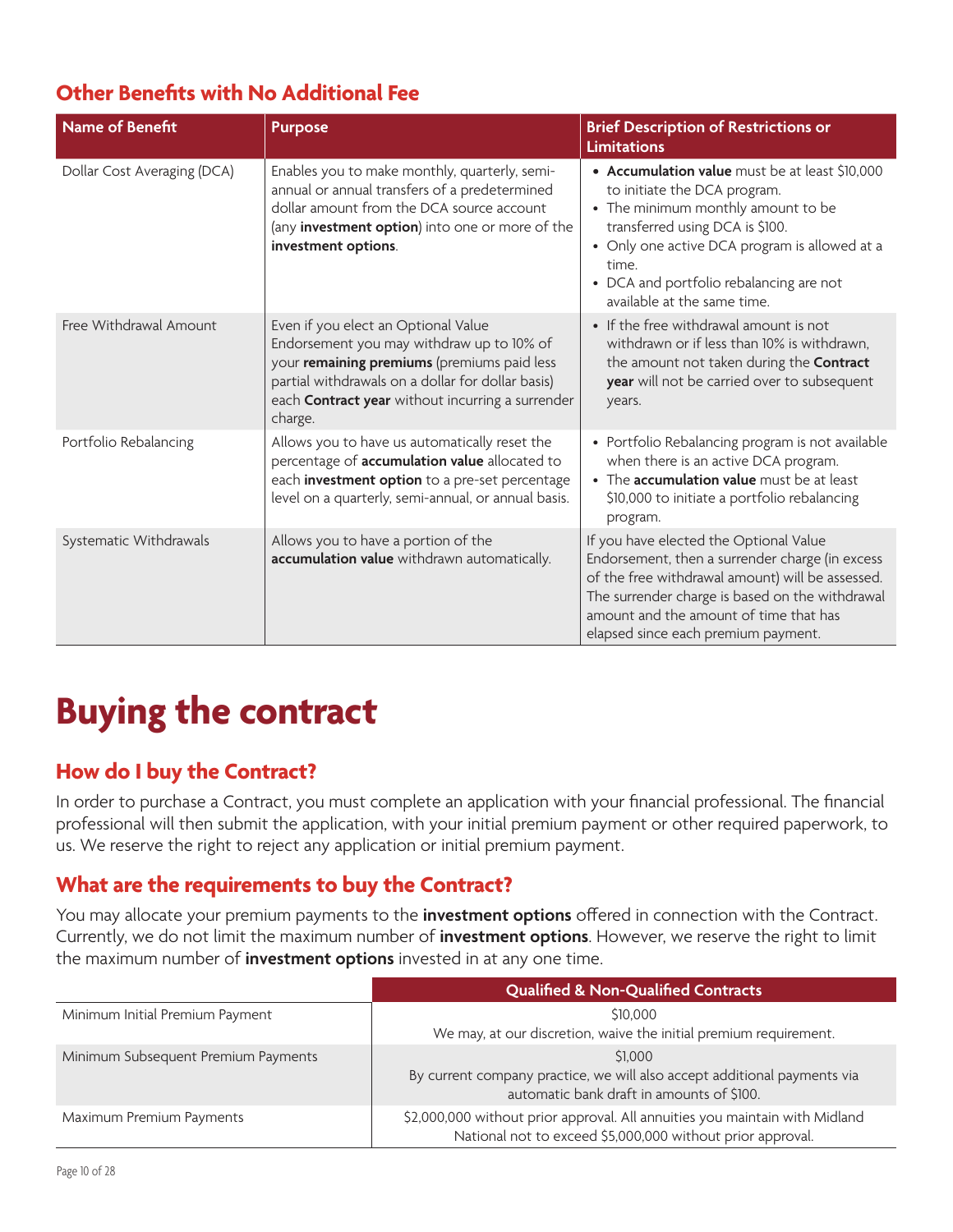#### **When will my Premiums be credited to my Contract?**

We will issue your Contract after we receive your first Premium and all information that we require for the issuance of the Contract. If we do not receive all of the information required we will contact you or your representative for the necessary information. If we are unable to complete this within five **business days**, we will return your money.

Subsequent Premium payments should be sent to one of the following addresses:

#### **Regular Mail**

P.O. Box 9261, West Des Moines, Iowa 50266

**Express Mail** 8300 Mills Civic Parkway, West Des Moines, Iowa 50266

### **Making withdrawals: Accessing the money in your contract**

#### **What should I know about surrenders and partial withdrawals?**

If you request a surrender or withdrawal before annuity payments begin, we will pay all or part of the **surrender value** of the Contract (**accumulation value** less surrender charges, and taxes if applicable). Partial withdrawals must be for at least \$1,000 or more (except for systematic withdrawals) and cannot reduce your **accumulation value** to less than \$500.

You may request partial withdrawals up to \$25,000 via telephone, four times a calendar year per Contract, provided prior written authorization has been received by us. You will be required to verify personally identifiable information at the time you request a partial withdrawal. If there are joint **owners**, both **owners** must be on the telephone at the time of request.

#### **When will you process my request?**

Your request will be processed once we receive it in **good order**. If we receive your request before the close of business of the New York Stock Exchange, usually 4:00 p.m. Eastern Time, it will receive that day's value. We will pay the proceeds from a surrender or partial withdrawal, in **good order**, within seven days after the surrender is made.

#### **Are there tax consequences if I take a surrender or partial withdrawal?**

A partial withdrawal or surrender may result in adverse tax consequences, which can including 10% federal tax penalty, if applicable. For all partial withdrawals and surrenders, you should consider the tax implications before you make a request. For more complete instructions pertaining to your individual circumstances, please contact our us at (866) 747-3421.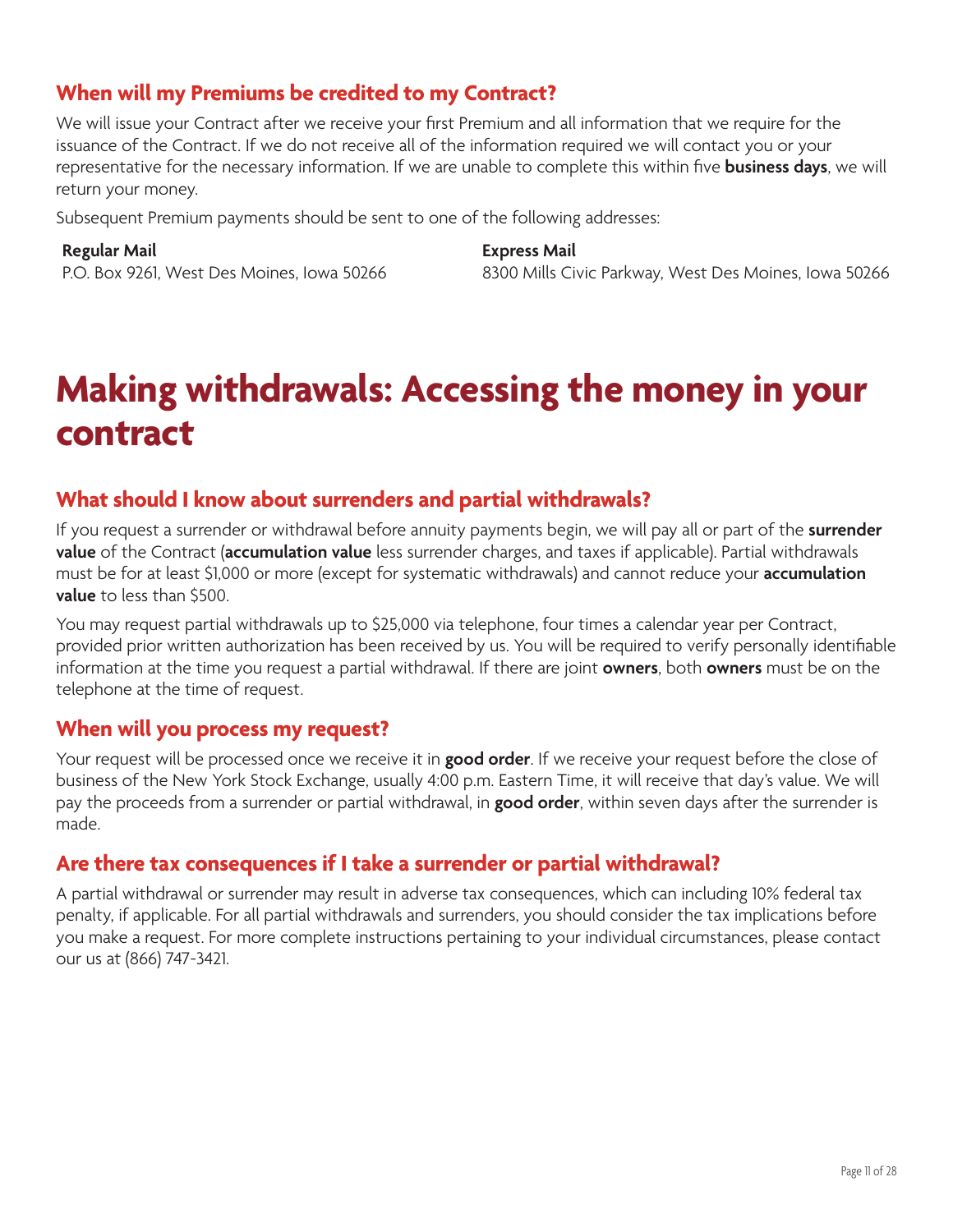# **Additional information about fees**

The following tables describe the fees and expenses for the Contract, that you will pay when purchasing, owning, making partial withdrawals and surrendering the Contract. Please refer to your Contract for information about the specific fees you will pay each year based on the options you have elected.

The first table describes the fees and expenses that you will pay at the time that you buy the Contract, surrender or make withdrawals from the Contract, or transfer Accumulated Value between investment options. State premium taxes are not currently deducted.

#### **Transaction Expenses**

| Contract Owner Transaction Expenses without an Optional Value Endorsement | <b>Maximum Charge</b> |
|---------------------------------------------------------------------------|-----------------------|
| Sales Load Imposed on Premiums                                            | None                  |
| Surrender Charge (as a percentage of premiums withdrawn)                  | <b>None</b>           |
| State Premium Tax <sup>1</sup>                                            | 0% to 3.5%            |
| Transfer Charge <sup>2</sup>                                              | \$15                  |

| Contract Owner Transaction Expenses with an Optional Value Endorsement | <b>Maximum Charge</b> |
|------------------------------------------------------------------------|-----------------------|
| Sales Load Imposed on Premiums                                         | <b>None</b>           |
| Surrender Charge (as a percentage of premiums withdrawn)               | 8.0%3                 |
| State Premium Tax <sup>1</sup>                                         | 0% to 3.5%            |
| Transfer Charge <sup>2</sup>                                           | \$15                  |

<sup>1</sup> State premium tax is based on current resident state and varies by state. If applicable in your state, it is generally payable upon full surrender, death, maturity or **annuitization**.

2 Currently the charge is \$0, but we reserve the right to charge \$15 per transfer for transfers in excess of 15 per **Contract year**.

<sup>3</sup> See the table below.

| Length of Time From Each<br><b>Premium Payment</b><br>(Number of Years) | 5-Year Value Endorsement<br>(As a Percentage of Premium<br>Withdrawn) | 6-Year Value Endorsement<br>(As a Percentage of Premium<br>Withdrawn) | 7-Year Value Endorsement<br>(As a Percentage of Premium<br>Withdrawn) |
|-------------------------------------------------------------------------|-----------------------------------------------------------------------|-----------------------------------------------------------------------|-----------------------------------------------------------------------|
|                                                                         | 7%                                                                    | 7%                                                                    | 8%                                                                    |
|                                                                         | 6%                                                                    | 6%                                                                    | 7%                                                                    |
|                                                                         | 5%                                                                    | 5%                                                                    | 6%                                                                    |
|                                                                         | 4%                                                                    | 4%                                                                    | 5%                                                                    |
| 4                                                                       | 3%                                                                    | 3%                                                                    | 4%                                                                    |
| 5                                                                       | $0\%$                                                                 | 2%                                                                    | 3%                                                                    |
| 6                                                                       | $0\%$                                                                 | $0\%$                                                                 | 2%                                                                    |
| $7+$                                                                    | $0\%$                                                                 | $0\%$                                                                 | $0\%$                                                                 |

The next table describes the fees and expenses that you will pay each year during the time that you own the Contract (not including Portfolio fees and expenses).

If you choose to purchase an optional benefit, you will pay additional charges, as shown below. You may only add an optional benefit at the time of application.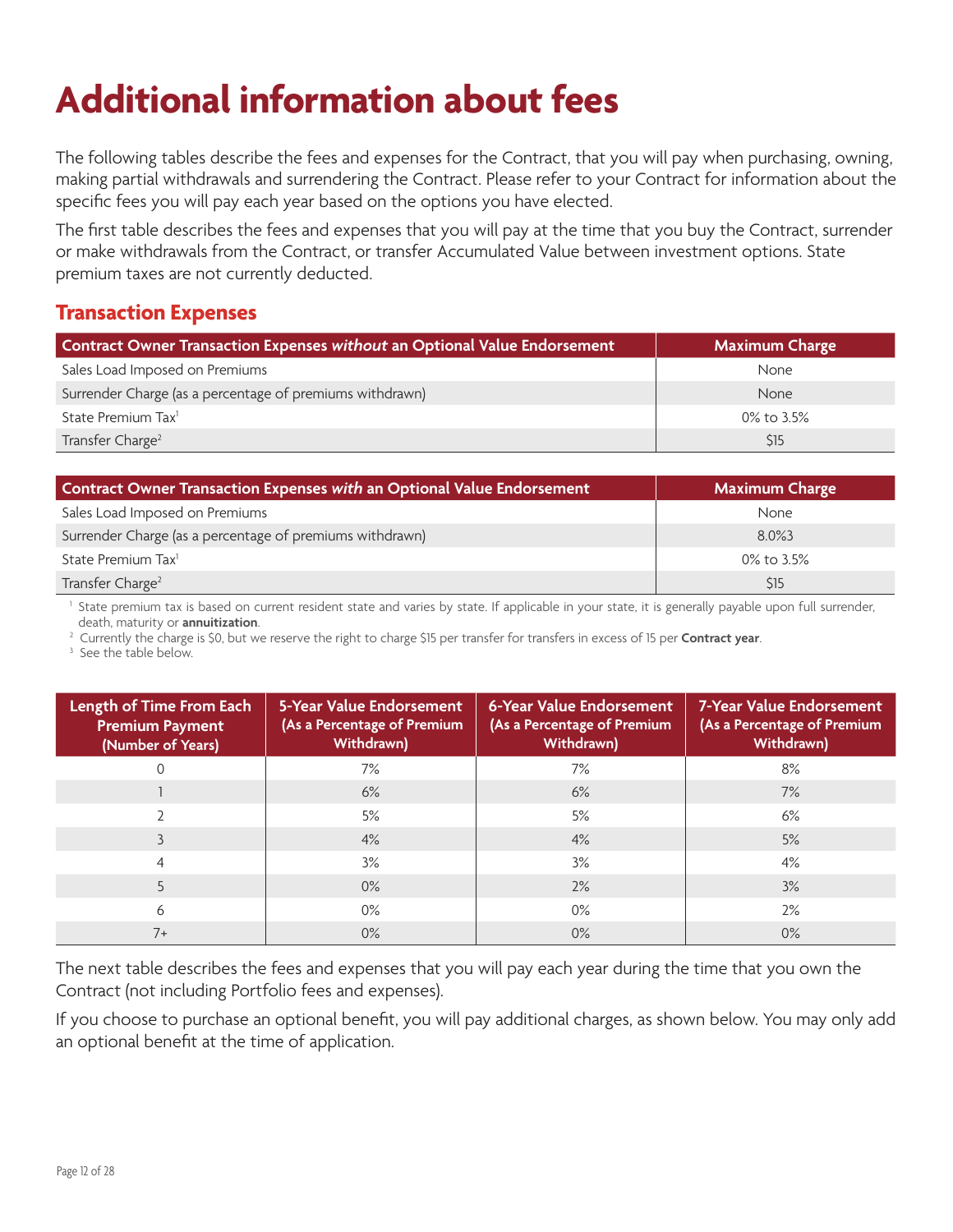#### **Annual Contract Expenses**

Base Contract Maintenance Fee (Annual Rate)<sup>1</sup> \$40<sup>o</sup> dia 40.5 Ani amin'ny soratra 2008–2014. Ilay kaominina dia 40.

1 This fee is collected on a quarterly basis (10 dollars per quarter) at the beginning of each Contract quarter, on or before the **maturity date**, and on full surrender. If your **accumulation value** or **net premium** is greater than \$50,000 at the beginning of Contract quarter, at the time of full surrender or on the **maturity date**, then we will not charge a Contract maintenance fee.

| Separate Account Annual Expenses (as a percentage of average accumulation value) |          |  |  |
|----------------------------------------------------------------------------------|----------|--|--|
| Mortality & Expense Risk Charge                                                  | 0.75%    |  |  |
| Asset Based Administration Charge                                                | 0.35%    |  |  |
| Total Separate Account Annual Expenses - No Optional Value Endorsement           | $1.10\%$ |  |  |
| 5-Year Optional Value Endorsement (Annual Expense Reduction)                     | $-10\%$  |  |  |
| Total Separate Account Annual Expenses with 5-Year Optional Value Endorsement    | $1.00\%$ |  |  |
| 6-Year Optional Value Endorsement (Annual Expense Reduction)                     | $-15%$   |  |  |
| Total Separate Account Annual Expenses with 6-Year Optional Value Endorsement    | 0.95%    |  |  |
| 7-Year Optional Value Endorsement (Annual Expense Reduction)                     | $-20\%$  |  |  |
| Total Separate Account Annual Expenses with 7-Year Optional Value Endorsement    | 0.90%    |  |  |

| <b>Optional Death Benefits</b>  |          |
|---------------------------------|----------|
| Return of Premium Death Benefit | 0.25%    |
| Enhanced Death Benefit          | $0.55\%$ |

#### **Annual Fund Expenses**

The next table shows the minimum and maximum total annual operating expenses charged by the Portfolios that you may pay periodically during the time that you own the Contract. A complete list of the Portfolios corresponding to investment options available under the Contract, including their annual expenses, may be found at the back of this document in "Appendix – Separate Account Investment Options."

|                                                                                                                                                                                                         | Lowest | <b>Highest</b> |
|---------------------------------------------------------------------------------------------------------------------------------------------------------------------------------------------------------|--------|----------------|
| Expenses that are deducted from portfolio assets, including management fees, distribution and/or<br>service (12b-1) fees, and other expenses (before reimbursements and/or fee wavers) as of 12/31/2021 | 0.58%  | 2.62%          |
| Expenses after reimbursements and/or fee waivers as of 12/31/2021                                                                                                                                       | 0.58%  | $2.38\%$       |

1 The Expenses after reimbursements and/or fee waivers as of 12/31/2021 line in the above table shows the minimum and maximum fees and expenses charged by all of the Portfolios after taking into account contractual fee waiver or reimbursement arrangements in place. Those contractual arrangements are designed to reduce the Annual Portfolio Operating Expenses and will continue for at least one year from the date of this prospectus.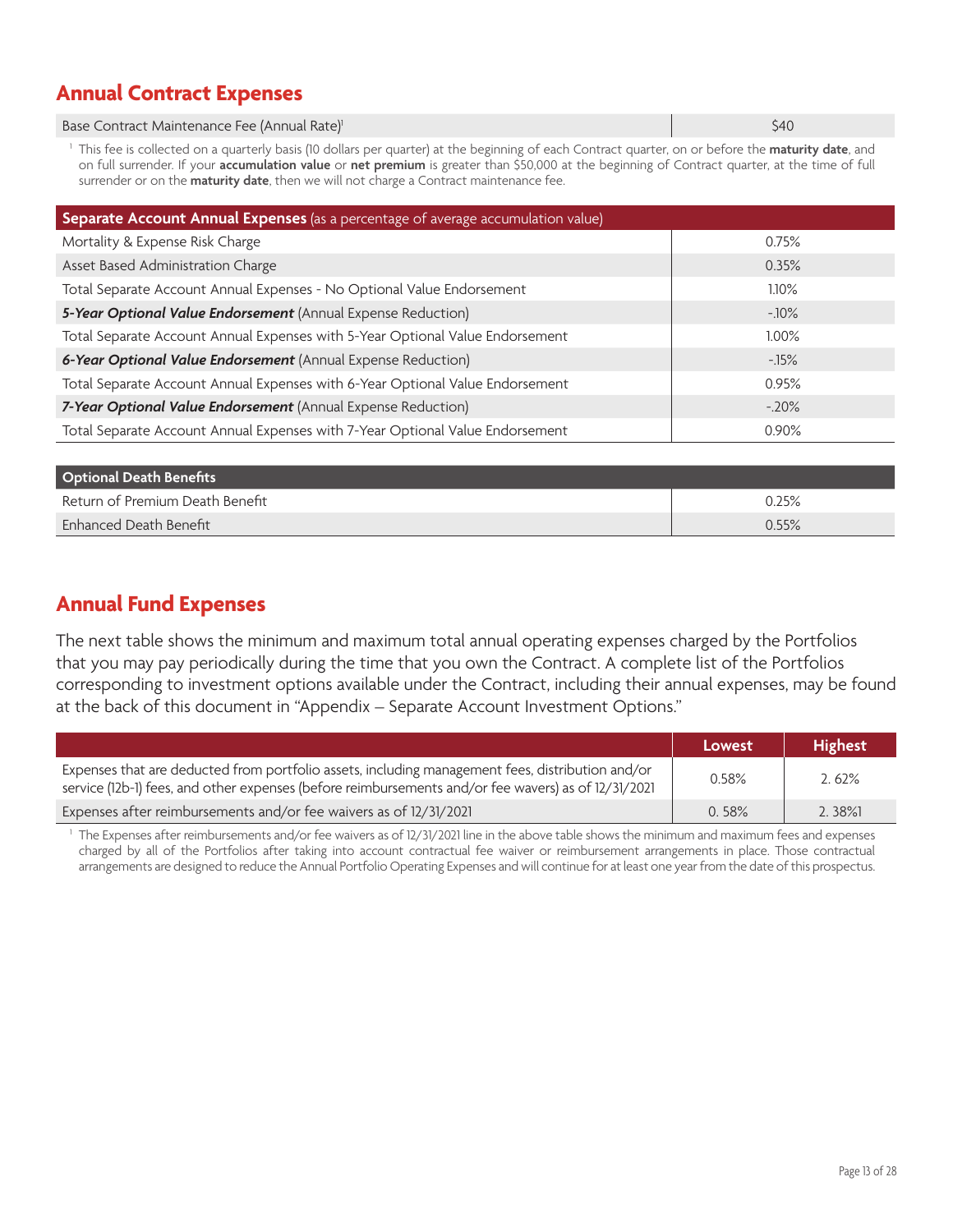#### **Example**

The following examples are intended to help you compare the cost of investing in the Contract with the cost of investing in other variable annuity contracts. These costs include transaction expenses, annual contract expenses, and annual portfolio expenses.

The examples assume that you invest \$100,000 in the Contract for the time periods indicated. The Examples also assume that your investment has a 5% return each year. Although your actual costs may be higher or lower, based on these assumptions, your costs would be:

**Example 1:** This example assumes the highest charges that can be imposed once the Contract is issued (i.e., 1.65% base contract expenses and \$40 annual contract expenses), the Enhanced Death Benefit and the highest level of portfolio expenses (without waiver of fees or expenses), **without** the Optional Value Endorsement.

Whether or not you surrender or **annuitize** your Contract at the end of the applicable time period:

| 1 Year  | 3 Years  | 5 Years  | 10 Years' |
|---------|----------|----------|-----------|
| \$4,325 | \$13,065 | \$21,925 | \$44,617  |

**Example 2:** This example assumes the highest charges that can be imposed once the Contract is issued (i.e., 1.55% base contract expenses and \$40 annual contract expenses) highest level of portfolio expenses (without waivers of fees or expenses), **with** the Optional 5-Year Value Endorsement and the Enhanced Death Benefit.

(1) If you surrender or **annuitize** your Contract at the end of the applicable time period:

| <sup>1</sup> Year | 3 Years' | 5 Years  | 10 Years |
|-------------------|----------|----------|----------|
| \$10,527          | \$17,281 | \$24,170 | \$43,801 |

(2) If you do NOT surrender your Contract:

| 1 Year  | 3 Years. | Years    | <b>10 Years</b> |
|---------|----------|----------|-----------------|
| \$4,227 | \$12,781 | \$21,470 | \$43,801        |

**Example 3:** This example assumes the lowest level of portfolio expenses (without waivers of fees or expenses), with the Optional 7-Year Value Endorsement and Enhanced Death Benefit (i.e., 1.45% base contract expenses and \$40 annual contract expenses).

(1) If you surrender or **annuitize** your Contract at the end of the applicable time period:

| 1 Year  | 3 Years  | Years    | 10 Years' |
|---------|----------|----------|-----------|
| \$9,301 | \$11,888 | \$14,736 | \$24,001  |

(2) If you do NOT surrender your Contract:

| 1 Year  | 3 Years i | 5 Years  | 10 Years |
|---------|-----------|----------|----------|
| \$2.101 | 56,488    | \$11,136 | \$24,001 |

**Example 4:** This example assumes the lowest level of portfolio expenses (without waivers of fees or expenses), the return of premium death benefit, and without the Optional Value Endorsement (i.e., 1.35% base contract expenses and \$40 annual contract maintenance fee).

Whether or not you surrender or annuitize your Contract at the end of the applicable time period:

| <b>TYear</b> | 3 Years | 5 Years  | 10 Years |
|--------------|---------|----------|----------|
| \$2,000      | \$6,184 | \$10,624 | \$22,958 |

The examples do not reflect state premium taxes (which may range up to 3.5%, depending on the jurisdiction). These examples should not be considered a representation of past or future expenses. Actual expenses may be greater or lower than those shown. The assumed 5% annual rate of return is purely hypothetical; past or future returns may be greater or less than the assumed hypothetical return.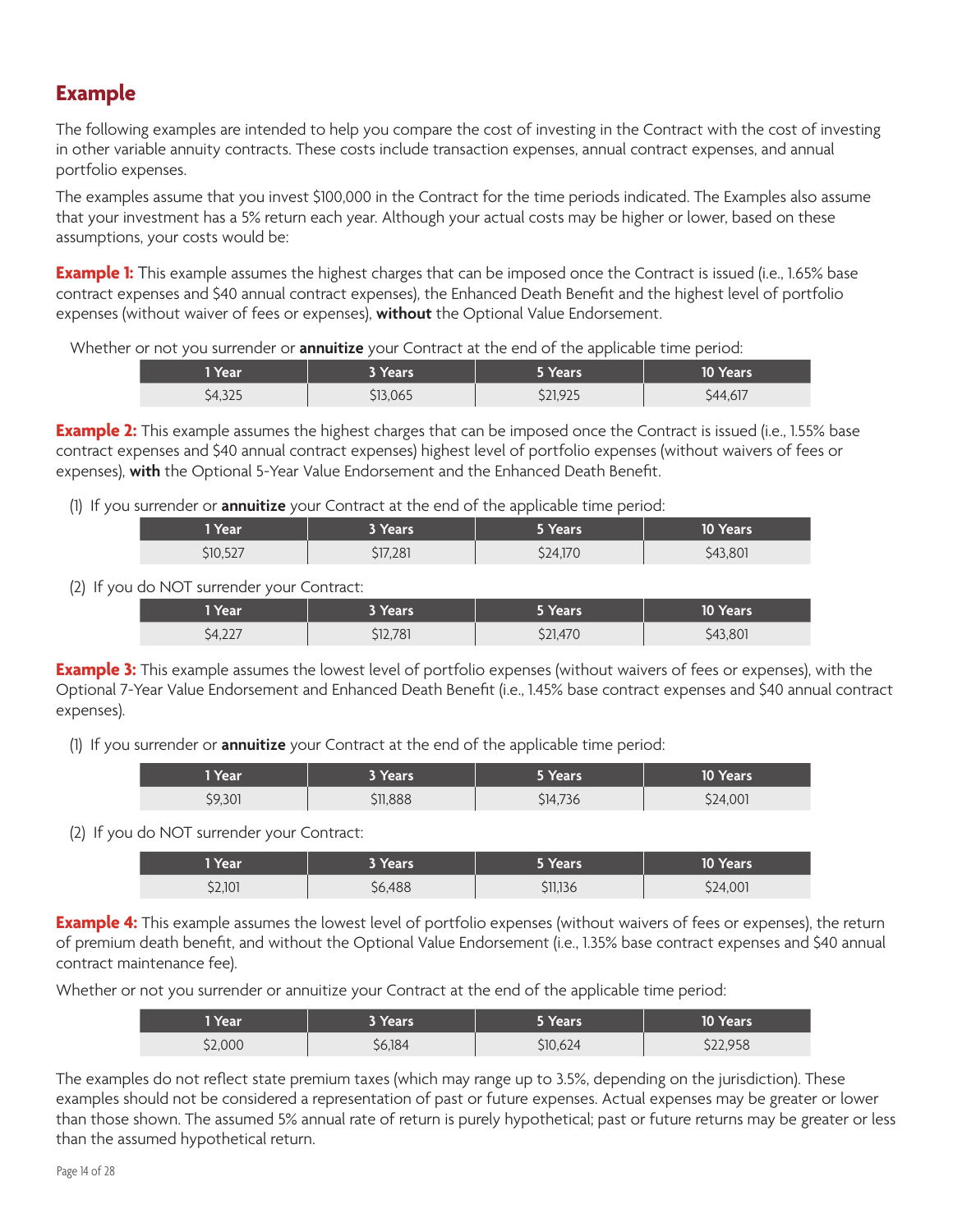### **Appendix – Portfolio companies available under the contract**

The following is a list of **investment options** available under the Contract. More information about the **investment options** is available in the prospectuses for the investment options, which may be amended from time to time and can be found online at www.srslivewell.com/prospectus. You can also request this information at no cost by calling 866-747-3421 or by sending an email request to SecuritiesPI@sfgmembers.com.

The current expenses and performance information below reflects fees and expenses of the Funds, but does not reflect the other fees and expenses that your Contract may charge. Expenses would be higher and performance would be lower if these charges were included. Each Fund's past performance is not necessarily an indication of future performance.

| <b>Type/Investment Objective</b>                                                                                                                                 | <b>Portfolio Company and</b>                                          | <b>Current</b>  | <b>Average Annual Total Returns</b><br>(as of 12/31/21) |                  |                   |
|------------------------------------------------------------------------------------------------------------------------------------------------------------------|-----------------------------------------------------------------------|-----------------|---------------------------------------------------------|------------------|-------------------|
|                                                                                                                                                                  | Advisor/ Subadvisor                                                   | <b>Expenses</b> | 1-Year<br>Return                                        | 5-Year<br>Return | 10-Year<br>Return |
| Seeks to maximize total return consistent with the<br>Adviser's determination of reasonable risk.                                                                | AB VPS Dynamic Asset<br>Allocation $B^2$                              | 1.06            | 9.28                                                    | 6.94             | 6.04              |
|                                                                                                                                                                  | AllianceBernstein                                                     |                 |                                                         |                  |                   |
| Seeks long-term growth of capital.                                                                                                                               | AB VPS Small Cap Growth B <sup>2, 3</sup>                             | 1.15            | 9.2                                                     | 24.73            | 17.82             |
|                                                                                                                                                                  | AllianceBernstein                                                     |                 |                                                         |                  |                   |
| Seeks long-term growth of capital                                                                                                                                | AB VPS Small/Mid Cap Value B                                          | 1.08            | 35.6                                                    | 9.88             | 12.85             |
|                                                                                                                                                                  | AllianceBernstein                                                     |                 |                                                         |                  |                   |
| Seeks long-term capital appreciation.                                                                                                                            | Alger Capital Appreciation S                                          | 1.18            | 18.83                                                   | 23.87            | 18.76             |
|                                                                                                                                                                  | Alger                                                                 |                 |                                                         |                  |                   |
| Seeks investment results that correspond<br>generally to the price and yield performance of its<br>underlying index, the Alerian Energy Infrastructure<br>Index. | ALPS/Alerian Energy<br>Infrastructure III <sup>2</sup><br><b>ALPS</b> | 1.30            | 37.77                                                   | $-0.04$          |                   |
| Seeks to maximize total return, which consists<br>of appreciation on its investments and a variable<br>income stream.                                            | ALPS/Red Rocks Global<br>Opportunity III <sup>2</sup><br><b>ALPS</b>  | 2.38            | 23.93                                                   | 15.66            |                   |
| Seeks long-term capital growth and current income<br>by investing approximately 60% of its assets in                                                             | American Century VP<br>Balanced II <sup>2</sup>                       | 1.08            | 15.48                                                   | 11.06            | 9.63              |
| equity securities and the remainder in bonds and<br>other fixed-income securities.                                                                               | American Century Investments                                          |                 |                                                         |                  |                   |
| Seeks capital growth by investing in common<br>stocks. Income is a secondary objective.                                                                          | American Century VP Discplnd<br>Cor Val II                            | 0.95            | 23.34                                                   | 13.69            | 13.42             |
|                                                                                                                                                                  | American Century Investments                                          |                 |                                                         |                  |                   |
| Seeks long-term total return using a strategy that<br>seeks to protect against U.S. inflation.                                                                   | American Century VP Inflation<br>Prot II                              | 0.72            | 6.27                                                    | 5.02             | 2.82              |
|                                                                                                                                                                  | American Century Investments                                          |                 |                                                         |                  |                   |
| Seeks long-term capital growth. Income is a<br>secondary objective.                                                                                              | American Century VP Mid Cap<br>Value $II^2$                           | 0.91            | 23.02                                                   | 9.25             | 12.68             |
|                                                                                                                                                                  | American Century Investments                                          |                 |                                                         |                  |                   |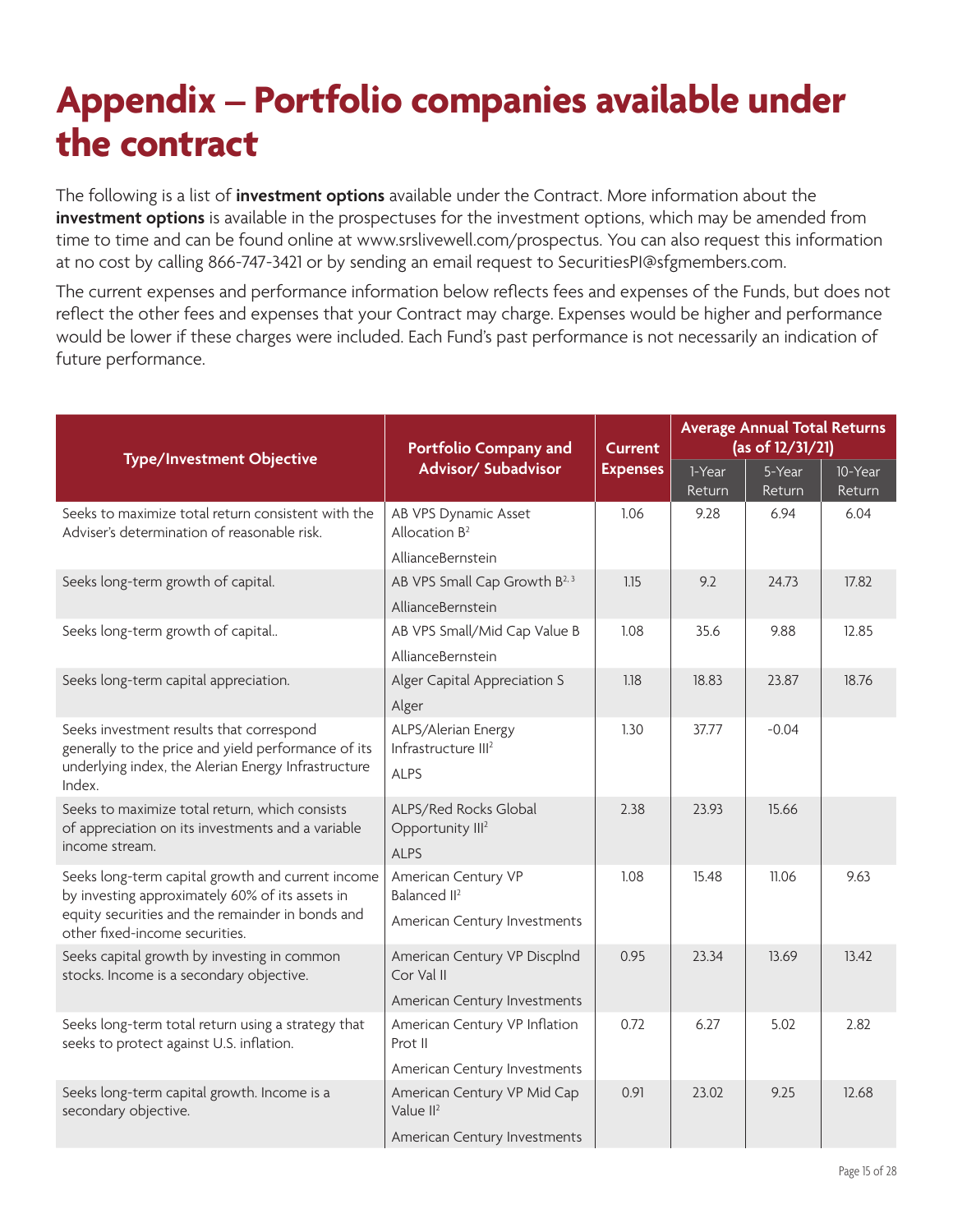| <b>Type/Investment Objective</b>                                                                                                                              | <b>Portfolio Company and</b>                                               | <b>Current</b>  | <b>Average Annual Total Returns</b><br>(as of 12/31/21) |                  |                   |  |
|---------------------------------------------------------------------------------------------------------------------------------------------------------------|----------------------------------------------------------------------------|-----------------|---------------------------------------------------------|------------------|-------------------|--|
|                                                                                                                                                               | Advisor/ Subadvisor                                                        | <b>Expenses</b> | 1-Year<br>Return                                        | 5-Year<br>Return | 10-Year<br>Return |  |
| Seeks long-term capital growth.                                                                                                                               | American Century VP Ultra® II <sup>2</sup>                                 | 0.95            | 22.99                                                   | 26.85            | 20.05             |  |
|                                                                                                                                                               | American Century Investments                                               |                 |                                                         |                  |                   |  |
| Seeks long-term capital growth. Income is a                                                                                                                   | American Century VP Value II <sup>2</sup>                                  | 0.88            | 24.28                                                   | 9.39             | 11.89             |  |
| secondary objective.                                                                                                                                          | American Century Investments                                               |                 |                                                         |                  |                   |  |
| Seeks to provide high total return (including<br>income and capital gains) consistent with<br>preservation of capital over the long term.                     | American Funds IS® Asset<br>Allocation 4                                   | 0.80            | 14.84                                                   | 11.43            | 11.12             |  |
|                                                                                                                                                               | American Funds                                                             |                 |                                                         |                  |                   |  |
| The fund has two primary investment objectives.<br>It seeks (1) to provide a level of current income that<br>exceeds the average yield on US stocks generally | American Funds IS® Capital Inc<br>Builder®4 <sup>2</sup><br>American Funds | 0.78            | 14.68                                                   | 7.97             |                   |  |
| and (2) to provide a growing stream of income over<br>the years. The fund's secondary objective is to<br>provide growth of capital.                           |                                                                            |                 |                                                         |                  |                   |  |
| Seeks to provide long-term growth of capital while<br>providing current income.                                                                               | American Funds IS® Capital Wld<br>Gr&Inc $4^2$                             | 0.93            | 14.46                                                   | 12.99            | 11.42             |  |
|                                                                                                                                                               | American Funds                                                             |                 |                                                         |                  |                   |  |
| Seeks to provide long-term growth of capital.                                                                                                                 | American Funds IS® Global<br>Growth 4                                      | 1.06            | 16.14                                                   | 19.4             | 15.44             |  |
|                                                                                                                                                               | American Funds                                                             |                 |                                                         |                  |                   |  |
| Seeks to provide long-term growth of capital.                                                                                                                 | American Funds IS® Global<br>Small Cap 4                                   | 1.24            | 6.43                                                    | 15.16            | 12.26             |  |
|                                                                                                                                                               | American Funds                                                             |                 |                                                         |                  |                   |  |
| Seeks to provide growth of capital.                                                                                                                           | American Funds IS® Growth 4                                                | 0.86            | 21.68                                                   | 25.12            | 19.46             |  |
|                                                                                                                                                               | American Funds                                                             |                 |                                                         |                  |                   |  |
| Seeks to achieve long-term growth of capital and<br>income.                                                                                                   | American Funds IS® Growth-<br>Income 4                                     | 0.80            | 23.8                                                    | 16.1             | 15.17             |  |
|                                                                                                                                                               | American Funds                                                             |                 |                                                         |                  |                   |  |
| Seeks to provide long-term growth of capital.                                                                                                                 | American Funds IS®<br>International 4                                      | 1.05            | $-1.71$                                                 | 9.37             | 7.91              |  |
|                                                                                                                                                               | American Funds                                                             |                 |                                                         |                  |                   |  |
| Seeks to provide long-term growth of capital while<br>providing current income.                                                                               | American Funds IS® Intl Gr And<br>Inc $4^2$                                | 1.04            | 5.09                                                    | 8.49             | 6.75              |  |
|                                                                                                                                                               | American Funds                                                             |                 |                                                         |                  |                   |  |
| Seeks long-term capital appreciation.                                                                                                                         | American Funds IS® New<br>World 4 <sup>2</sup>                             | 1.09            | 4.63                                                    | 12.96            | 8.43              |  |
|                                                                                                                                                               | American Funds                                                             |                 |                                                         |                  |                   |  |
| Seeks to provide current income, consistent with<br>the maturity and quality standards applicable to                                                          | American Funds IS® Ultra-Short<br>Bond 4                                   | 0.87            | $-0.72$                                                 | 0.34             | $-0.07$           |  |
| the fund, and preservation of capital and liquidity.                                                                                                          | American Funds                                                             |                 |                                                         |                  |                   |  |
| Seeks to provide a high level of current income<br>consistent with preservation of capital.                                                                   | American Funds IS® US<br>Government Secs 4 <sup>2</sup>                    | 0.73            | $-0.87$                                                 | 3.04             | 2.11              |  |
|                                                                                                                                                               | American Funds                                                             |                 |                                                         |                  |                   |  |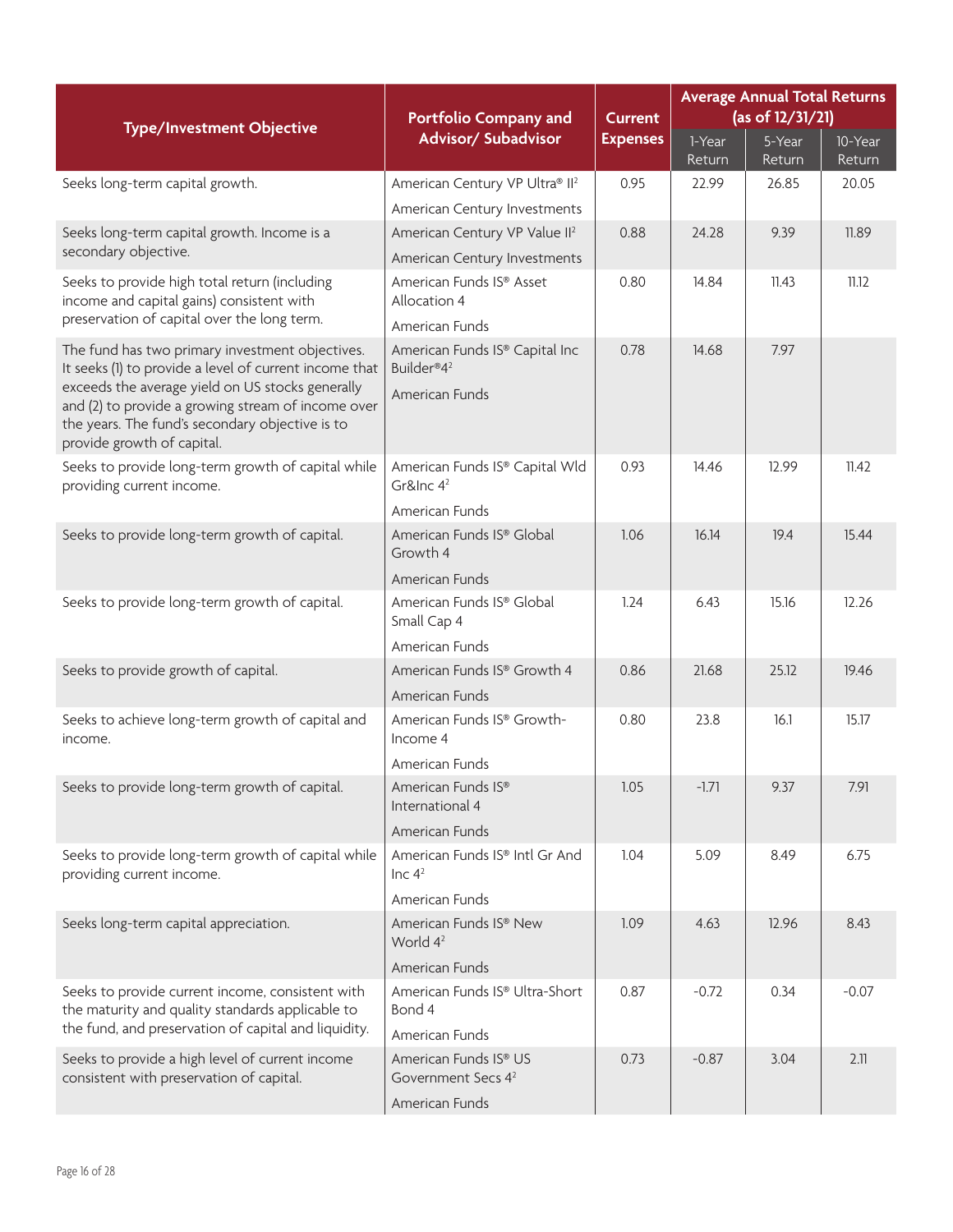| Seeks to produce income exceeding the average<br>yield on U.S. stocks generally and to provide an<br>opportunity for growth of principal consistent<br>with sound common stock investing.                      | American Funds IS® Washington<br>Mut Inv $4^2$<br>American Funds                        | 0.77 | 27.51 | 12.22 | 13.56 |
|----------------------------------------------------------------------------------------------------------------------------------------------------------------------------------------------------------------|-----------------------------------------------------------------------------------------|------|-------|-------|-------|
| Seeks to provide total return.                                                                                                                                                                                 | BlackRock 60/40 Trgt Allc ETF<br>$V1$ $III2$<br><b>BlackRock</b>                        | 0.62 | 11.70 | 10.99 |       |
| Seeks high total investment return.                                                                                                                                                                            | BlackRock Advantage Lg Cp<br>Cor V.I. III <sup>2, 3</sup><br><b>BlackRock</b>           | 0.84 | 28.06 | 17.79 | 15.45 |
| Seeks capital appreciation and, secondarily, income.                                                                                                                                                           | BlackRock Basic Value V.I. 3 <sup>2</sup><br><b>BlackRock</b>                           | 1.01 | 21.34 | 8.94  | 11.28 |
| Seeks long-term growth of capital.                                                                                                                                                                             | <b>BlackRock Capital Appreciation</b><br>$V.I.$ $III^{2,3}$<br><b>BlackRock</b>         | 1.08 | 20.89 | 25.03 | 18.26 |
| Seeks long-term total return and current income.                                                                                                                                                               | <b>BlackRock Equity Dividend</b><br>$V.I.$ $III2$<br><b>BlackRock</b>                   | 0.92 | 20.30 | 11.36 | 11.56 |
| Seeks high total investment return.                                                                                                                                                                            | <b>BlackRock Global Allocation</b><br>$V.I.$ $III2$<br><b>BlackRock</b>                 | 1.01 | 6.42  | 9.71  | 7.68  |
| Seeks long-term capital growth.                                                                                                                                                                                | <b>BlackRock Large Cap Focus</b><br>Gr V.I. III <sup>2</sup><br><b>BlackRock</b>        | 1.03 | 17.78 | 24.31 | 19.05 |
| Seeks investment results that correspond to the<br>total return performance of U.S. common stocks,<br>as represented by the S&P 500 Index.                                                                     | Calvert VP S&P 500 Index <sup>2, 3</sup><br>Calvert Research and<br>Management          | 0.28 | 28.42 | 18.14 | 16.16 |
| Seeks to provide a competitive total return<br>through an actively managed portfolio of stocks,<br>bonds, and money market instruments which offer<br>income and capital growth opportunity.                   | Calvert VP SRI Balanced F<br>Calvert Research and<br>Management                         | 0.88 | 14.72 | 12.13 | 10.15 |
| Seeks to provide long-term capital appreciation<br>by investing primarily in a portfolio of the equity<br>securities of mid-sized companies that are<br>undervalued but demonstrate a potential for<br>growth. | Calvert VP SRI Mid Cap<br>Calvert Research and<br>Management                            | 0.99 | 15.03 | 12.60 | 11.90 |
| Seeks capital appreciation.                                                                                                                                                                                    | ClearBridge Variable Aggressive<br>Gr II <sup>3</sup><br>Franklin Templeton Investments | 1.05 | 10.04 | 11.38 | 13.53 |
| Seeks dividend income, growth of dividend income<br>and long-term capital appreciation.                                                                                                                        | ClearBridge Variable Dividend<br>Strat II<br>Franklin Templeton Investments             | 1.01 | 26.61 | 15.12 | 13.69 |
| Seeks long-term growth of capital.                                                                                                                                                                             | ClearBridge Variable Large Cap<br>Growth II<br>Franklin Templeton Investments           | 1.01 | 21.63 | 21.22 | 19.14 |
| Seeks long-term growth of capital.                                                                                                                                                                             | ClearBridge Variable Mid Cap II<br>Franklin Templeton Investments                       | 1.10 | 28.39 | 13.98 | 14.04 |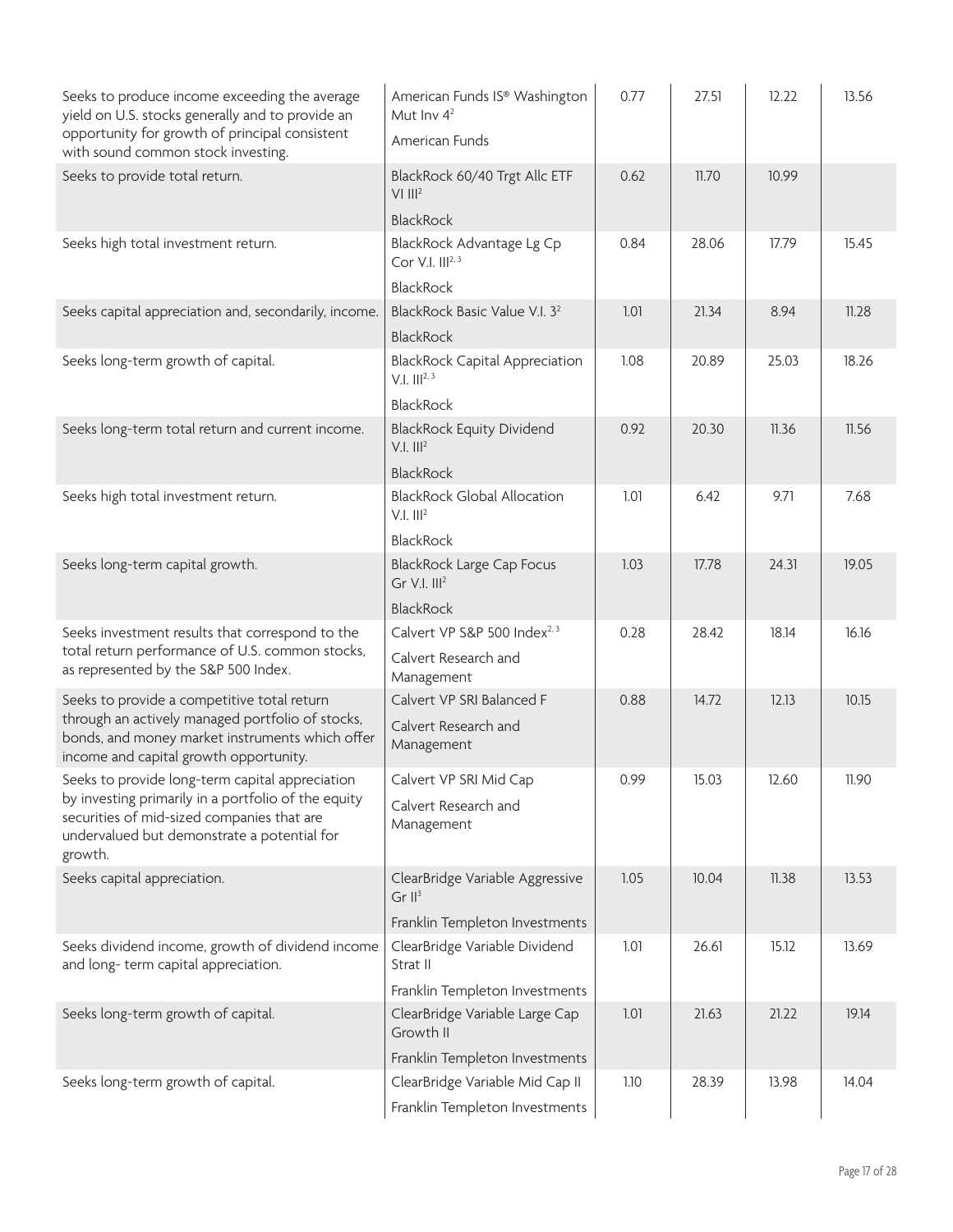| <b>Type/Investment Objective</b>                                                                      | <b>Portfolio Company and</b>                               | <b>Current</b>  | <b>Average Annual Total Returns</b><br>(as of 12/31/21) |                  |                   |  |
|-------------------------------------------------------------------------------------------------------|------------------------------------------------------------|-----------------|---------------------------------------------------------|------------------|-------------------|--|
|                                                                                                       | <b>Advisor/ Subadvisor</b>                                 | <b>Expenses</b> | 1-Year<br>Return                                        | 5-Year<br>Return | 10-Year<br>Return |  |
| Seeks long-term growth of capital.                                                                    | ClearBridge Variable Small Cap<br>Growth II                | 1.06            | 12.31                                                   | 21.04            | 16.82             |  |
|                                                                                                       | Franklin Templeton Investments                             |                 |                                                         |                  |                   |  |
| Seeks total return, consisting of long-term capital                                                   | Columbia VP Contrarian Core 2 <sup>2</sup>                 | 0.98            | 23.96                                                   | 17.26            |                   |  |
| appreciation and current income.                                                                      | Columbia Threadneedle                                      |                 |                                                         |                  |                   |  |
| Seeks to provide shareholders with a high level<br>of current income and, as a secondary objective,   | Columbia VP Dividend<br>Opportunity 2 <sup>2</sup>         | 0.99            | 25.89                                                   | 11.02            | 11.38             |  |
| growth of income and capital.                                                                         | Columbia Threadneedle                                      |                 |                                                         |                  |                   |  |
| Seeks to provide shareholders with long-term<br>capital growth.                                       | Columbia VP Emerging<br>Markets 2 <sup>2</sup>             | 1.39            | $-7.47$                                                 | 13.23            | 7.42              |  |
|                                                                                                       | Columbia Threadneedle                                      |                 |                                                         |                  |                   |  |
| Seeks to provide shareholders with high total<br>return through current income and, secondarily,      | Columbia VP Emerging Markets<br>Bond 2                     | 0.99            | $-2.45$                                                 | 3.92             |                   |  |
| through capital appreciation.                                                                         | Columbia Threadneedle                                      |                 |                                                         |                  |                   |  |
| Seeks to provide shareholders with a high level of                                                    | Columbia VP High Yield Bond 2 <sup>2</sup>                 | 0.92            | 4.79                                                    | 5.76             | 6.33              |  |
| current income as its primary objective and, as its<br>secondary objective, capital growth.           | Columbia Threadneedle                                      |                 |                                                         |                  |                   |  |
| Seeks long-term growth of capital.                                                                    | Columbia VP Select Large Cap<br>Value 2                    | 0.96            | 25.98                                                   | 12.45            | 13.95             |  |
|                                                                                                       | Columbia Threadneedle                                      |                 |                                                         |                  |                   |  |
| Seeks to provide long-term capital appreciation.                                                      | Columbia VP Seligman Global<br>Tech $22$                   | 1.24            | 38.68                                                   | 31.09            | 23.86             |  |
|                                                                                                       | Columbia Threadneedle                                      |                 |                                                         |                  |                   |  |
| Seeks total return, consisting of current income<br>and capital appreciation.                         | Columbia VP Strategic<br>Income $2^2$                      | 0.94            | 1.63                                                    | 4.67             | 4.53              |  |
|                                                                                                       | Columbia Threadneedle                                      |                 |                                                         |                  |                   |  |
| Seeks to provide current income as its primary<br>objective and, as its secondary objective,          | Columbia VP US Government<br>Mortgage 2                    | 0.71            | $-1.20$                                                 | 2.91             | 2.31              |  |
| preservation of capital.                                                                              | Columbia Threadneedle                                      |                 |                                                         |                  |                   |  |
| Seeks to provide total return.                                                                        | Delaware Ivy VIP Asset<br>Strategy II <sup>2, 3</sup>      | 0.87            | 10.44                                                   | 11.36            | 8.01              |  |
|                                                                                                       | Ivy VIP Funds                                              |                 |                                                         |                  |                   |  |
| Seeks to provide total return through a<br>combination of capital appreciation and current<br>income. | Delaware Ivy VIP Balanced II <sup>3</sup><br>Ivy VIP Funds | 1.03            | 15.97                                                   | 11.73            | 10.16             |  |
| Seeks to provide capital growth and appreciation.                                                     | Delaware Ivy VIP Energy II <sup>3</sup>                    | 1.38            | 42                                                      | $-11.79$         | $-4.25$           |  |
|                                                                                                       | Ivy VIP Funds                                              |                 |                                                         |                  |                   |  |
| Seeks to provide total return.                                                                        | Delaware Ivy VIP Global Equity<br>Income $II3$             | 1.03            | 16.97                                                   | 8.69             | 9.86              |  |
|                                                                                                       | Ivy VIP Funds                                              |                 |                                                         |                  |                   |  |
| Seeks to provide growth of capital.                                                                   | Delaware Ivy VIP Global<br>Growth II <sup>3</sup>          | 1.13            | 17.86                                                   | 15.87            | 11.52             |  |
|                                                                                                       | Ivy VIP Funds                                              |                 |                                                         |                  |                   |  |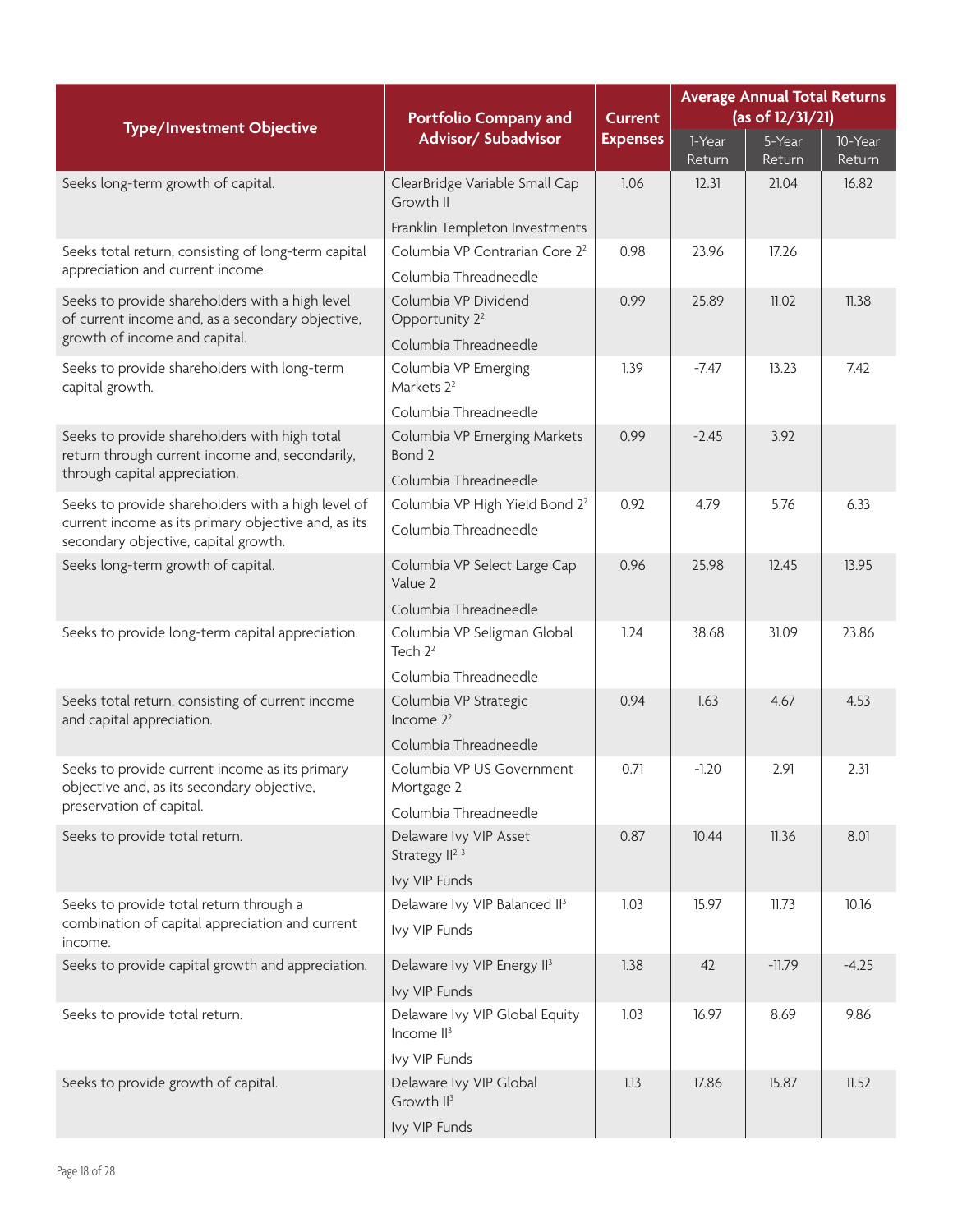| Seeks to provide growth of capital.                                                                                                                                                                                                       | Delaware Ivy VIP Growth II <sup>3</sup><br>Ivy VIP Funds                               | 1.01 | 30.03 | 25.13   | 19.06   |
|-------------------------------------------------------------------------------------------------------------------------------------------------------------------------------------------------------------------------------------------|----------------------------------------------------------------------------------------|------|-------|---------|---------|
| Seeks to provide total return through a<br>combination of high current income and capital<br>appreciation                                                                                                                                 | Delaware Ivy VIP High Income II <sup>3</sup><br>Ivy VIP Funds                          | 0.97 | 6.06  | 5.48    | 6.60    |
| Seeks to provide capital growth and appreciation.                                                                                                                                                                                         | Delaware Ivy VIP International<br>Cor Eq $II3$<br>Ivy VIP Funds                        | 1.17 | 14.18 | 8.01    | 7.77    |
| Seeks to provide growth of capital.                                                                                                                                                                                                       | Delaware Ivy VIP Mid Cap<br>Growth II <sup>2, 3</sup><br>Ivy VIP Funds                 | 1.10 | 16.36 | 24.85   | 17.05   |
| Seeks to provide capital growth and appreciation.                                                                                                                                                                                         | Delaware Ivy VIP Natural<br>Resources II <sup>3</sup><br>Ivy VIP Funds                 | 1.32 | 26.68 | $-0.72$ | $-1.21$ |
| Seeks to provide growth of capital.                                                                                                                                                                                                       | Delaware Ivy VIP Science and<br>Tech II <sup>3</sup>                                   | 1.16 | 15.17 | 23.88   | 19.46   |
| Seeks to provide growth of capital.                                                                                                                                                                                                       | Ivy VIP Funds<br>Delaware Ivy VIP Small Cap<br>Growth II <sup>3</sup><br>Ivy VIP Funds | 1.15 | 3.99  | 15.83   | 12.85   |
| Seeks to provide capital appreciation.                                                                                                                                                                                                    | Delaware Ivy VIP Smid Cap<br>Core $II^3$<br>Ivy VIP Funds                              | 1.20 | 20.78 | 10.35   | 12.94   |
| Seeks long-term capital growth.                                                                                                                                                                                                           | Delaware VIP International<br>Ser Std <sup>2, 3</sup><br>Delaware Funds by Macquarie   | 0.86 | 6.87  | 10.81   | 8.15    |
| Seeks long-term capital growth.                                                                                                                                                                                                           | Delaware VIP Opp Ser<br>Standard <sup>2, 3</sup><br>Delaware Funds by Macquarie        | 0.83 | 23.13 | 12.32   |         |
| Seeks high, long-term total investment return<br>consistent with moderate investment risk                                                                                                                                                 | Delaware VIP Total Return<br>Ser Std <sup>2, 3</sup><br>Delaware Funds by Macquarie    | 0.86 | 16.37 | 7.57    |         |
| Seeks total return from dividend income and<br>capital appreciation; capital preservation is a<br>secondary objective.                                                                                                                    | Donoghue Forlines Dividend<br>VIT 1 <sup>2, 3</sup><br>Donoghue Forlines LLC           | 2.05 | 30.30 | 3.67    | 5.08    |
| Seeks capital appreciation.                                                                                                                                                                                                               | DWS Alternative Asset<br>Allocation VIP B<br><b>DWS</b>                                | 1.18 | 12.35 | 5.59    | 3.89    |
| Seeks to achieve a high rate of total return.                                                                                                                                                                                             | DWS CROCI US VIP B <sup>2, 3</sup><br><b>DWS</b>                                       | 1.06 | 26.27 | 9.88    | 8.38    |
| Seeks to replicate, as closely as possible, before the<br>deduction of expenses, the performance of the<br>Standard & Poor's 500 Composite Stock Price Index<br>(the "S&P 500® Index"), which emphasizes stocks of<br>large US companies. | DWS Equity 500 Index VIP B <sup>2</sup><br><b>DWS</b>                                  | 0.65 | 27.91 | 17.74   | 15.88   |
| Seeks above-average capital appreciation over the<br>long term.                                                                                                                                                                           | DWS Global Small Cap VIP B <sup>2, 3</sup><br><b>DWS</b>                               | 1.10 | 14.65 | 9       | 8.91    |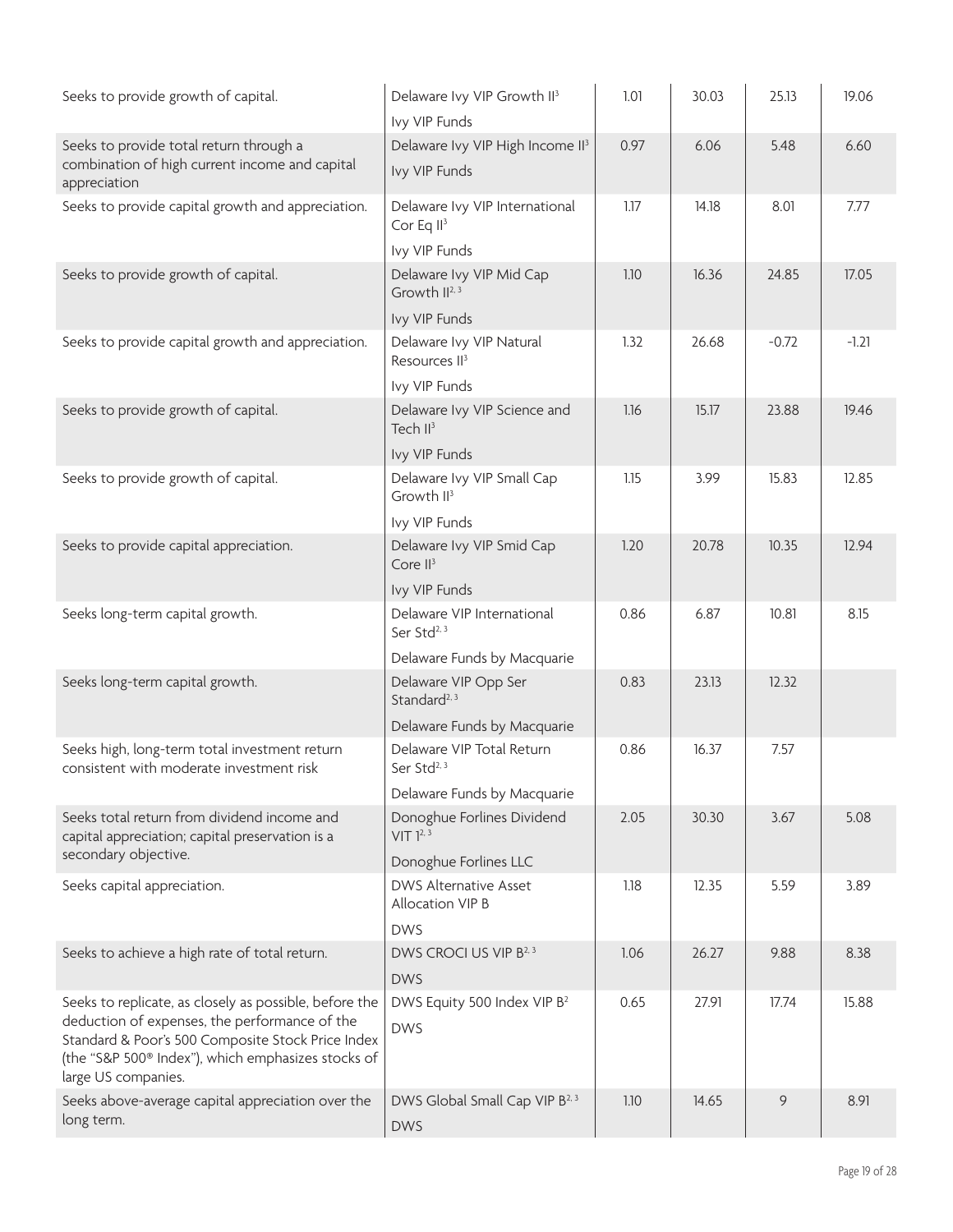|                                                                                                                                                                                               | <b>Portfolio Company and</b>                                                            | <b>Current</b>  | <b>Average Annual Total Returns</b><br>(as of 12/31/21) |                  |                   |  |
|-----------------------------------------------------------------------------------------------------------------------------------------------------------------------------------------------|-----------------------------------------------------------------------------------------|-----------------|---------------------------------------------------------|------------------|-------------------|--|
| <b>Type/Investment Objective</b>                                                                                                                                                              | Advisor/ Subadvisor                                                                     | <b>Expenses</b> | 1-Year<br>Return                                        | 5-Year<br>Return | 10-Year<br>Return |  |
| Seeks a high level of current income.                                                                                                                                                         | DWS High Income VIP B <sup>2</sup><br><b>DWS</b>                                        | 1.11            | 3.79                                                    | 5.71             | 5.84              |  |
| Seeks to replicate, as closely as possible, before the<br>deduction of expenses, the performance of the<br>Russell 2000 <sup>®</sup> Index, which emphasizes stocks of<br>small US companies. | DWS Small Cap Index VIP B <sup>2</sup><br><b>DWS</b>                                    | 0.67            | 14.18                                                   | 11.39            | 12.67             |  |
| Seeks long-term capital appreciation.                                                                                                                                                         | DWS Small Mid Cap Value<br>VIP B <sup>2, 3</sup><br><b>DWS</b>                          | 1.21            | 30.04                                                   | 7.47             | 10.12             |  |
| Seeks to provide a high level of current income.                                                                                                                                              | Eaton Vance VT Floating-Rate<br>Inc Init<br>Eaton Vance                                 | 1.20            | 3.63                                                    | 3.19             | 3.53              |  |
| The investment seeks total return. Under normal<br>market conditions, the fund invests primarily in<br>value stocks.                                                                          | Eaton Vance VT Large-Cap<br>Value Init <sup>2, 3</sup><br>Eaton Vance                   | 1.20            |                                                         |                  |                   |  |
| Seeks high current income.                                                                                                                                                                    | Federated Hermes High Income<br>Bond II S <sup>2</sup><br>Federated                     | 1.06            | 4.44                                                    | 5.28             | 6.06              |  |
| Seeks capital appreciation.                                                                                                                                                                   | <b>Federated Hermes</b><br>Kaufmann II S<br>Federated                                   | 1.76            | 2.26                                                    | 18.38            | 16.4              |  |
| Seeks to achieve high current income and<br>moderate capital appreciation.                                                                                                                    | Federated Hermes Managed<br>Volatility II S<br>Federated                                | 1.21            | 18.25                                                   | 8.97             | 8.06              |  |
| Seeks long-term capital appreciation.                                                                                                                                                         | Fidelity® VIP Contrafund<br>Service 2<br>Fidelity Investments                           | 0.86            | 27.51                                                   | 19.87            | 16.35             |  |
| Seeks capital appreciation.                                                                                                                                                                   | Fidelity® VIP Emerging Markets<br>Service 2<br>Fidelity Investments                     | 1.17            | $-2.41$                                                 | 14.71            | 8.17              |  |
| Seeks high total return.                                                                                                                                                                      | Fidelity® VIP FundsManager 50%<br>Service 2 <sup>2</sup><br>Fidelity Investments        | 0.8             | 9.88                                                    | 9.75             | 8.18              |  |
| Seeks high total return.                                                                                                                                                                      | Fidelity® VIP FundsManager 70%<br>Service 2 <sup>2</sup><br><b>Fidelity Investments</b> | 0.95            | 14.44                                                   | 12.28            | 10.48             |  |
| Seeks high total return.                                                                                                                                                                      | Fidelity® VIP FundsManager 85%<br>Service 2 <sup>2</sup><br>Fidelity Investments        | 1.03            | 17.64                                                   | 14.22            | 12.14             |  |
| Seeks as high a level of current income as is<br>consistent with preservation of capital and<br>liquidity.                                                                                    | Fidelity® VIP Government<br>Money Mkt Svc 2 <sup>1, 3</sup><br>Fidelity Investments     | 0.49            | 0.01                                                    | 0.77             | 0.39              |  |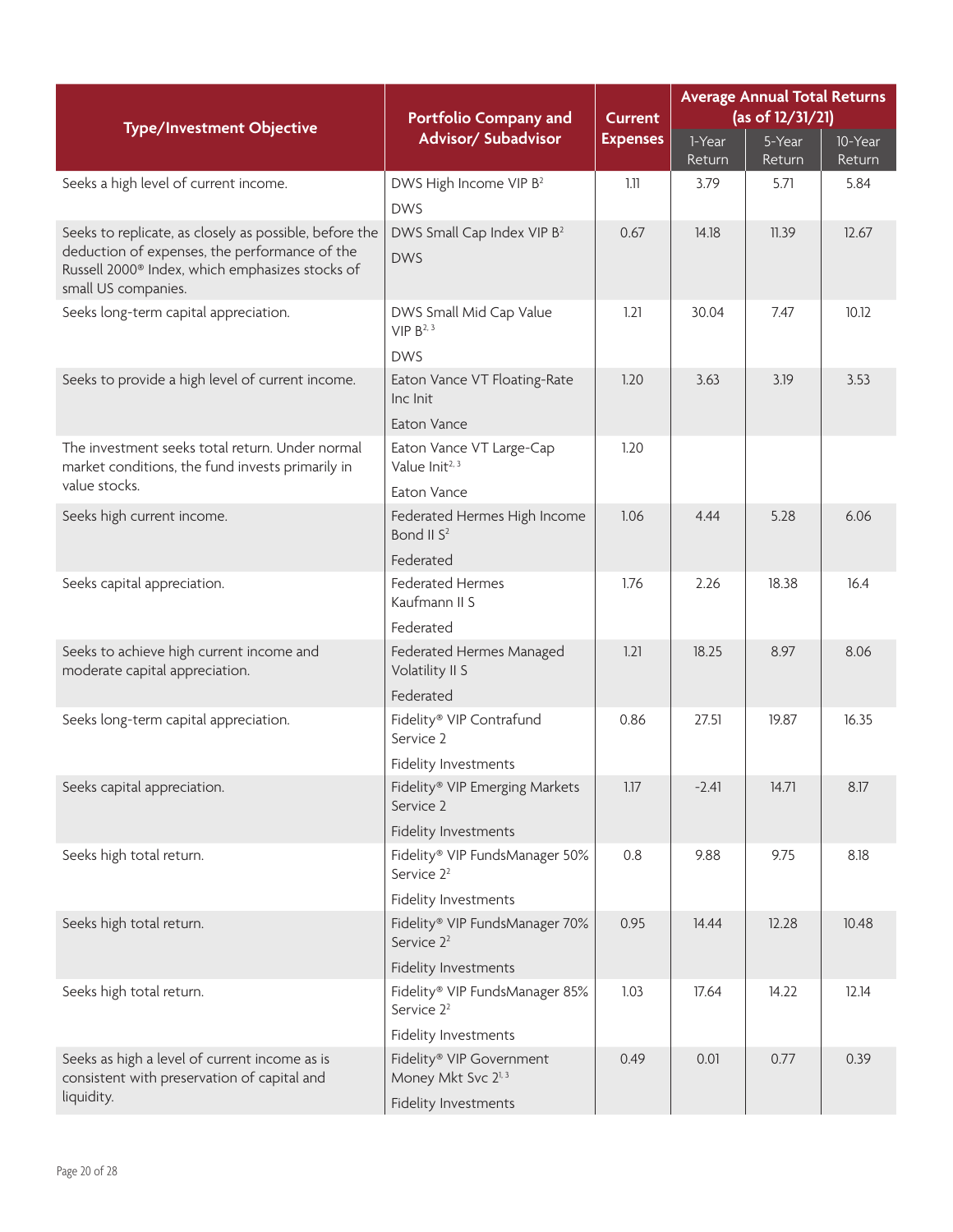| Seeks to provide capital growth.                                                                         | Fidelity® VIP Growth<br>Opportunities Svc 2                                 | 0.89 | 11.68   | 31.77 | 22.64 |
|----------------------------------------------------------------------------------------------------------|-----------------------------------------------------------------------------|------|---------|-------|-------|
| Seeks a high level of current income, while also<br>considering growth of capital.                       | Fidelity Investments<br>Fidelity® VIP High Income<br>Service 2 <sup>3</sup> | 0.92 | 4.29    | 4.78  | 5.36  |
|                                                                                                          | Fidelity Investments                                                        |      |         |       |       |
| Seeks capital appreciation.                                                                              | Fidelity® VIP Intl Capital Apprec<br>Svc <sub>2</sub>                       | 1.09 | 12.11   | 16.56 | 12.88 |
|                                                                                                          | Fidelity Investments                                                        |      |         |       |       |
| Seeks as high a level of current income as is<br>consistent with the preservation of capital.            | Fidelity® VIP Investment Grade<br>Bd Svc 2                                  | 0.64 | $-0.90$ | 4.08  | 3.29  |
|                                                                                                          | Fidelity Investments                                                        |      |         |       |       |
| Seeks long-term growth of capital.                                                                       | Fidelity® VIP Mid Cap Service 2<br>Fidelity Investments                     | 0.87 | 25.31   | 13.32 | 13    |
| Seeks long-term growth of capital.                                                                       | Fidelity® VIP Overseas<br>Service 2 <sup>3</sup>                            | 1.04 | 19.39   | 14.15 | 10.55 |
|                                                                                                          | Fidelity Investments                                                        |      |         |       |       |
| Seeks above-average income and long-term capital<br>growth, consistent with reasonable investment risk.  | Fidelity® VIP Real Estate<br>Service 2                                      | 0.91 | 38.64   | 9.05  | 10.14 |
| The fund seeks to provide a yield that exceeds the<br>composite yield of the S&P 500 <sup>®</sup> Index. | Fidelity Investments                                                        |      |         |       |       |
| Seeks a high level of current income. The fund may<br>also seek capital appreciation.                    | Fidelity® VIP Strategic Income<br>Service 2                                 | 0.92 | 3.44    | 5.11  | 4.47  |
|                                                                                                          | Fidelity Investments                                                        |      |         |       |       |
| Seeks capital appreciation.                                                                              | Fidelity® VIP Value Strategies<br>Service 2 <sup>3</sup>                    | 0.91 | 33.34   | 13.67 | 13.47 |
|                                                                                                          | Fidelity Investments                                                        |      |         |       |       |
| The investment seeks capital appreciation. It<br>invests predominantly in common stock.                  | Franklin DynaTech VIP Fund -<br>Class 2                                     | 0.94 | 16.14   | 23.64 | 16.66 |
|                                                                                                          | Franklin Templeton Investments                                              |      |         |       |       |
| Seeks to maximize income while maintaining                                                               | Franklin Income VIP 2 <sup>2</sup>                                          | 0.72 | 16.75   | 7.45  | 7.38  |
| prospects for capital appreciation.                                                                      | Franklin Templeton Investments                                              |      |         |       |       |
| The investment seeks the highest total return (that<br>is, a combination of income and long-term capital | Franklin Multi-Asst Dyn Mlt-<br>Strat VIT II <sup>3</sup>                   | 1.26 | 12.65   | 4.72  | 5.09  |
| appreciation) over time consistent with its asset<br>mix; to reduce volatility is a secondary objective. | Franklin Templeton Investments                                              |      |         |       |       |
| Seeks capital appreciation.                                                                              | Franklin Mutual Global<br>Discovery VIP 2 <sup>3</sup>                      | 1.22 | 19.13   | 6.42  | 8.47  |
|                                                                                                          | Franklin Templeton Investments                                              |      |         |       |       |
| Seeks capital appreciation, with income as a                                                             | Franklin Mutual Shares VIP 2 <sup>3</sup>                                   | 0.98 | 19.17   | 6.44  | 9     |
| secondary goal.                                                                                          | Franklin Templeton Investments                                              |      |         |       |       |
| Seeks long-term capital appreciation, with                                                               | Franklin Rising Dividends VIP 2                                             | 0.90 | 26.79   | 16.81 | 14.4  |
| preservation of capital as an important<br>consideration.                                                | Franklin Templeton Investments                                              |      |         |       |       |
| Seeks long-term capital appreciation.                                                                    | Guggenheim Var Ser Q (Small<br>Cap Value) <sup>2</sup>                      | 1.14 | 26.18   | 6.76  | 10.21 |
|                                                                                                          | Guggenheim Investments                                                      |      |         |       |       |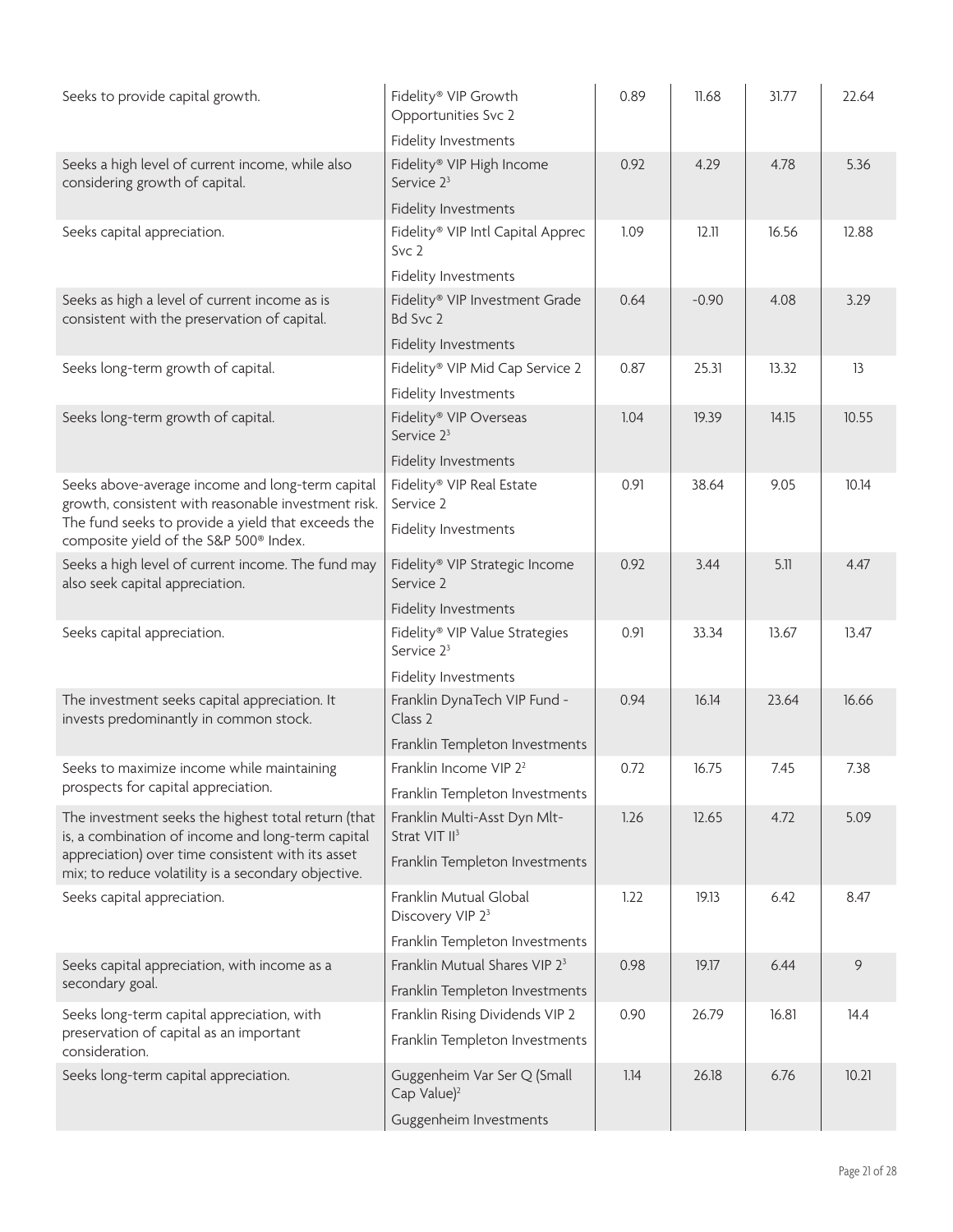| <b>Portfolio Company and</b>                                                                                  |                                                          | <b>Current</b>  | <b>Average Annual Total Returns</b><br>(as of 12/31/21) |                |                   |  |
|---------------------------------------------------------------------------------------------------------------|----------------------------------------------------------|-----------------|---------------------------------------------------------|----------------|-------------------|--|
| <b>Type/Investment Objective</b>                                                                              | <b>Advisor/ Subadvisor</b>                               | <b>Expenses</b> | 1-Year                                                  | 5-Year         | 10-Year           |  |
| Seeks to generate positive total returns over time.                                                           | Guggenheim VT Global Mgd                                 | 1.83            | Return<br>0.94                                          | Return<br>2.06 | Return<br>$-0.52$ |  |
|                                                                                                               | Futures Strat <sup>2</sup>                               |                 |                                                         |                |                   |  |
|                                                                                                               | Guggenheim Investments                                   |                 |                                                         |                |                   |  |
| Seeks long-term capital appreciation.                                                                         | Guggenheim VT Long<br>Short Equity                       | 1.73            | 23.80                                                   | 6.51           | 5.83              |  |
|                                                                                                               | Guggenheim Investments                                   |                 |                                                         |                |                   |  |
| Seeks long-term capital appreciation with less risk<br>than traditional equity funds.                         | Guggenheim VT Multi-Hedge<br>Strategies <sup>2</sup>     | 1.86            | 8.10                                                    | 3.71           | 2.83              |  |
|                                                                                                               | Guggenheim Investments                                   |                 |                                                         |                |                   |  |
| Seeks capital appreciation.                                                                                   | Invesco Oppenheimer VI Intl<br>Gr II <sup>2</sup>        | 1.25            | 10.12                                                   | 11.65          | 9.47              |  |
|                                                                                                               | Invesco                                                  |                 |                                                         |                |                   |  |
| Seeks capital appreciation.                                                                                   | Invesco V.I. Discovery Mid Cap<br>Growth II <sup>2</sup> | 1.05            | 18.79                                                   | 22.75          | 17.53             |  |
|                                                                                                               | Invesco                                                  |                 |                                                         |                |                   |  |
| Seeks capital appreciation.                                                                                   | Invesco V.I. Main Street Small<br>Cap $II^2$             | 1.05            | 22.26                                                   | 13.46          | 14.4              |  |
|                                                                                                               | Invesco                                                  |                 |                                                         |                |                   |  |
| Seeks total return with a low to moderate<br>correlation to traditional financial market indices.             | Invesco VI Balanced-Risk<br>Allocation II <sup>2</sup>   | 1.05            | 9.26                                                    | 7.18           | 5.99              |  |
|                                                                                                               | Invesco                                                  |                 |                                                         |                |                   |  |
| Seeks total return.                                                                                           | Invesco VI Core Bd II <sup>2</sup>                       | 1.02            | $-1.85$                                                 | 3.86           | 3.94              |  |
|                                                                                                               | Invesco                                                  |                 |                                                         |                |                   |  |
| Seeks total return, comprised of current income<br>and capital appreciation.                                  | Invesco VI Core Plus Bond II <sup>2</sup><br>Invesco     | 0.87            | $-1.01$                                                 | 4.40           | 4.52              |  |
| Seeks to provide reasonable current income and<br>long-term growth of income and capital.                     | Invesco VI Diversified<br>Dividend II                    | 0.96            | 18.59                                                   | 8.1            | 11.61             |  |
| The investment seeks to achieve a high level of                                                               | Invesco<br>Invesco VI Equally Wtd S&P                    | 0.58            | 28.88                                                   | 15.14          | 14.91             |  |
| total return on its assets through a combination of<br>capital appreciation and current income.               | 500 II<br>Invesco                                        |                 |                                                         |                |                   |  |
| Seeks both capital appreciation and current                                                                   | Invesco VI Equity and Income II <sup>2</sup>             | 0.82            | 18.35                                                   | 9.26           | 10.28             |  |
| income.                                                                                                       | Invesco                                                  |                 |                                                         |                |                   |  |
| Seeks capital appreciation.                                                                                   | Invesco VI Global II <sup>2</sup><br>Invesco             | 1.02            | 15.17                                                   | 17.88          | 13.96             |  |
| Seeks capital appreciation.                                                                                   | Invesco VI Main Street II <sup>2</sup>                   | 1.05            | 27.23                                                   | 15.36          | 14.77             |  |
|                                                                                                               | Invesco                                                  |                 |                                                         |                |                   |  |
| Seeks long-term growth of capital.                                                                            | Invesco VI Small Cap Equity II                           | 1.21            | 20.09                                                   | 13.15          | 12.01             |  |
|                                                                                                               | Invesco                                                  |                 |                                                         |                |                   |  |
| Seeks long-term capital growth, consistent with<br>preservation of capital and balanced by current<br>income. | Janus Henderson VIT<br><b>Balanced Svc</b>               | 0.87            | 16.91                                                   | 14.10          | 11.53             |  |
|                                                                                                               | Janus Henderson                                          |                 |                                                         |                |                   |  |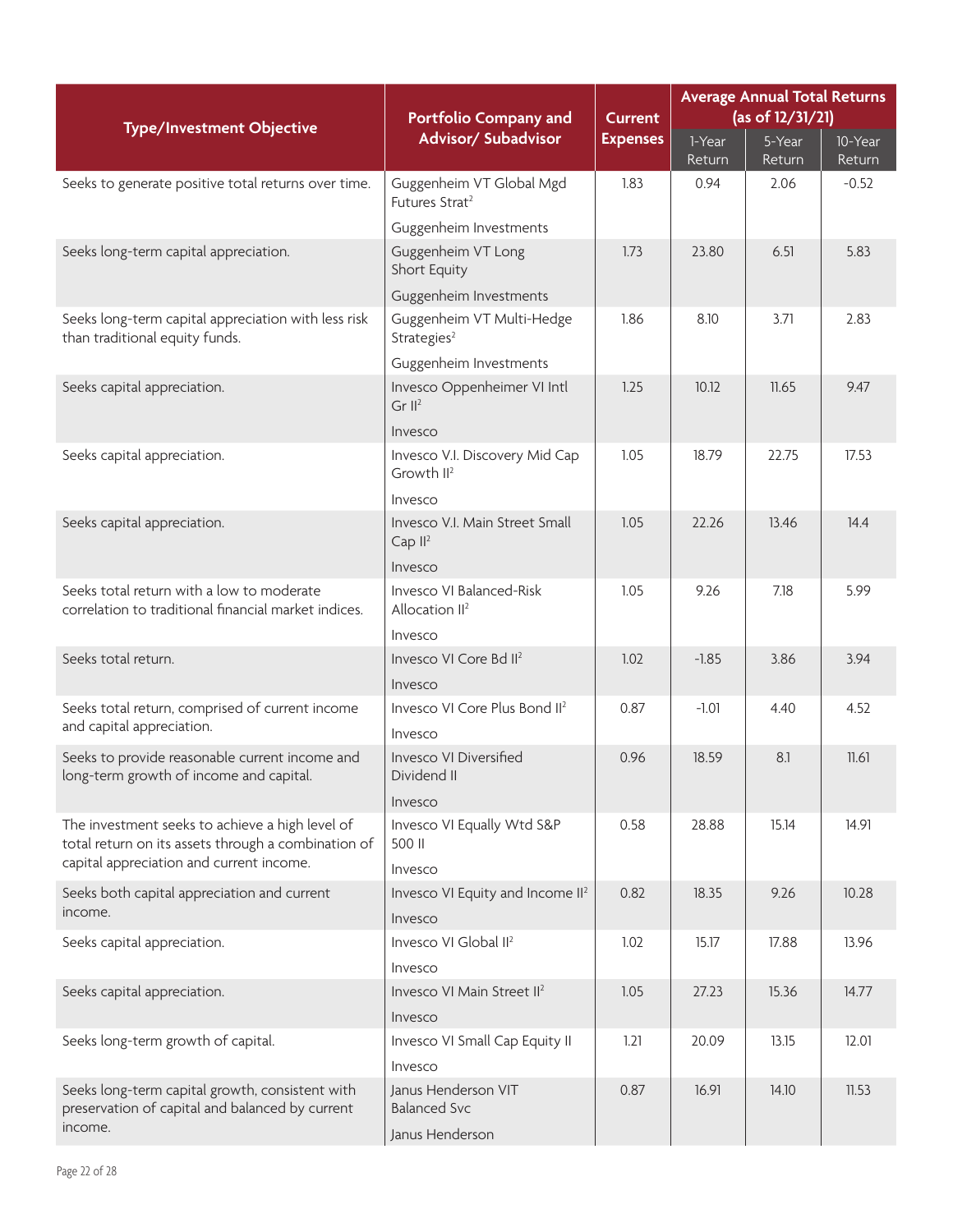| Seeks long-term growth of capital.                                                                        | Janus Henderson VIT<br><b>Enterprise Svc</b>               | 0.97 | 16.54   | 18.84 | 16.93 |
|-----------------------------------------------------------------------------------------------------------|------------------------------------------------------------|------|---------|-------|-------|
|                                                                                                           | Janus Henderson                                            |      |         |       |       |
| Seeks to obtain maximum total return, consistent<br>with preservation of capital.                         | Janus Henderson VIT Flexible<br>Bond Svc <sup>2</sup>      | 0.82 | $-1.11$ | 3.98  | 3.43  |
|                                                                                                           | Janus Henderson                                            |      |         |       |       |
| Seeks long-term growth of capital.                                                                        | Janus Henderson VIT Glb<br>Tech&Innvt Svc                  | 0.99 | 17.75   | 30.32 | 22.96 |
|                                                                                                           | Janus Henderson                                            |      |         |       |       |
| Seeks long-term growth of capital.                                                                        | Janus Henderson VIT Global<br>Rsrch Svc                    | 1.09 | 17.80   | 16.41 | 13.31 |
|                                                                                                           | Janus Henderson                                            |      |         |       |       |
| Seeks capital appreciation.                                                                               | Janus Henderson VIT Mid Cap<br>Value Svc <sup>2</sup>      | 1.05 | 19.42   | 8.48  | 10.02 |
|                                                                                                           | Janus Henderson                                            |      |         |       |       |
| Seeks long-term growth of capital.                                                                        | Janus Henderson VIT<br>Overseas Svc                        | 1.08 | 13.29   | 13.08 | 5.98  |
|                                                                                                           | Janus Henderson                                            |      |         |       |       |
| Seeks long-term growth of capital.                                                                        | Janus Henderson VIT<br>Research Svc <sup>3</sup>           | 0.85 | 20.05   | 21.68 | 17.16 |
|                                                                                                           | Janus Henderson                                            |      |         |       |       |
| Seeks growth of capital.                                                                                  | JHVIT Financial Industries II <sup>2</sup>                 | 1.13 | 29.38   | 11.25 | 12.64 |
|                                                                                                           | John Hancock                                               |      |         |       |       |
| Seeks long-term growth of capital.                                                                        | JHVIT Fundamental All Cap<br>Core II <sup>2, 3</sup>       | 0.95 | 30.34   | 19.94 | 17.7  |
|                                                                                                           | John Hancock                                               |      |         |       |       |
| Seeks income and capital appreciation.                                                                    | JHVIT Select Bond II <sup>2</sup>                          | 0.84 | $-1.39$ | 3.71  | 3.11  |
|                                                                                                           | John Hancock                                               |      |         |       |       |
| Seeks a high level of current income.                                                                     | JHVIT Strategic Income<br>Opportunities II <sup>2</sup>    | 0.95 | 0.70    | 3.82  | 4.58  |
|                                                                                                           | John Hancock                                               |      |         |       |       |
| Seeks total return.                                                                                       | Lazard Ret Global Dyn Multi<br>Asst Svc2                   | 1.08 | 11.94   | 8.40  |       |
|                                                                                                           | Lazard                                                     |      |         |       |       |
| Seeks long-term capital appreciation.                                                                     | Lazard Retirement International<br>Eq Ser $2$              | 1.17 | 5.83    | 7.86  | 7.13  |
|                                                                                                           | Lazard                                                     |      |         |       |       |
| Seeks high current income and the opportunity for<br>capital appreciation to produce a high total return. | Lord Abbett Series Bond-<br>Debenture VC                   | 0.91 | 3.28    | 5.66  | 6.33  |
|                                                                                                           | Lord Abbett                                                |      |         |       |       |
| Seeks long-term growth of capital.                                                                        | Lord Abbett Series Developing<br>Growth VC <sup>2, 3</sup> | 1.04 | $-2.75$ | 24.69 | 17.25 |
|                                                                                                           | Lord Abbett                                                |      |         |       |       |
| Seeks long-term growth of capital and income<br>without excessive fluctuations in market value.           | Lord Abbett Series<br>Fundamental Eq VC <sup>2</sup>       | 1.08 | 27.31   | 10.23 | 11.33 |
|                                                                                                           | Lord Abbett                                                |      |         |       |       |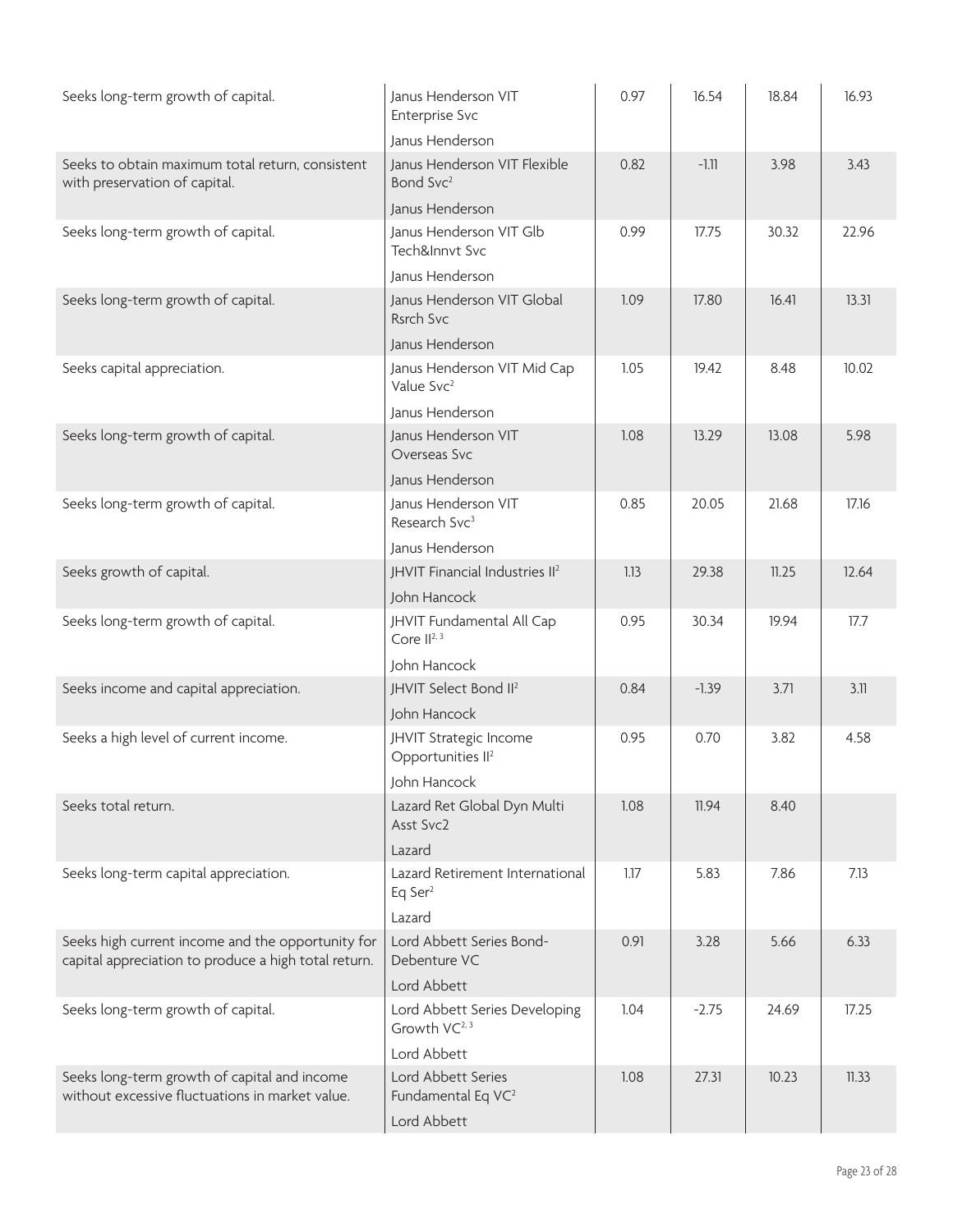| <b>Type/Investment Objective</b>                                                                                 | <b>Portfolio Company and</b>                            | <b>Current</b>  | <b>Average Annual Total Returns</b><br>(as of 12/31/21) |                                |                   |  |
|------------------------------------------------------------------------------------------------------------------|---------------------------------------------------------|-----------------|---------------------------------------------------------|--------------------------------|-------------------|--|
|                                                                                                                  | <b>Advisor/ Subadvisor</b>                              | <b>Expenses</b> | 1-Year<br>Return                                        | $\overline{5}$ -Year<br>Return | 10-Year<br>Return |  |
| Seeks a high level of income consistent with<br>preservation of capital.                                         | Lord Abbett Series Short<br>Duration Inc VC             | 0.86            | 0.63                                                    | 2.42                           |                   |  |
|                                                                                                                  | Lord Abbett                                             |                 |                                                         |                                |                   |  |
| Seeks capital appreciation.                                                                                      | MFS® VIT II Blended Rsrch<br>Core Eq Svc                | 0.70            | 29.18                                                   | 16.25                          | 15.08             |  |
|                                                                                                                  | <b>MFS</b>                                              |                 |                                                         |                                |                   |  |
| Seeks total return with an emphasis on current<br>income, but also considering capital appreciation.             | MFS® VIT II Corporate Bond<br>Service <sup>2</sup>      | 0.88            | $-1.66$                                                 | 4.97                           | 4.59              |  |
|                                                                                                                  | <b>MFS</b>                                              |                 |                                                         |                                |                   |  |
| Seeks capital appreciation.                                                                                      | MFS® VIT II Emerging Markets<br>Equity Svc <sup>2</sup> | 1.48            | $-7.02$                                                 | 7.82                           | 3.72              |  |
|                                                                                                                  | <b>MFS</b>                                              |                 |                                                         |                                |                   |  |
| Seeks total return.                                                                                              | MFS® VIT II Global Tactical<br>Allc Svc                 | 1.08            | 2.58                                                    | 5.52                           | 5.27              |  |
|                                                                                                                  | <b>MFS</b>                                              |                 |                                                         |                                |                   |  |
| Seeks capital appreciation.                                                                                      | MFS® VIT II International Intrs<br>Val Svc <sup>2</sup> | 1.15            | 10.28                                                   | 13.78                          | 12.16             |  |
|                                                                                                                  | <b>MFS</b>                                              |                 |                                                         |                                |                   |  |
| Seeks capital appreciation.                                                                                      | MFS® VIT II Technology Svc                              | 1.20            | 13.43                                                   | 26                             | 20.52             |  |
|                                                                                                                  | <b>MFS</b>                                              |                 |                                                         |                                |                   |  |
| Seeks total return.                                                                                              | MFS® VIT III Global Real Estate<br>Service <sup>2</sup> | 1.17            | 29.87                                                   | 12.71                          | 11.91             |  |
|                                                                                                                  | <b>MFS</b>                                              |                 |                                                         |                                |                   |  |
| Seeks capital appreciation.                                                                                      | MFS® VIT New Discovery Svc <sup>2</sup><br><b>MFS</b>   | 1.12            | 1.57                                                    | 21                             | 15.87             |  |
| Seeks total return.                                                                                              | MFS® VIT Utilities Series Service                       | 1.04            | 13.82                                                   | 11.61                          | 9.65              |  |
|                                                                                                                  | <b>MFS</b>                                              |                 |                                                         |                                |                   |  |
| Seeks maximum long-term return, consistent with<br>preservation of capital and prudent investment<br>management. | PIMCO Dynamic Bond Adv<br><b>PIMCO</b>                  | 1.12            | 1.19                                                    | 3.29                           | 2.84              |  |
| Seeks total return which exceeds that of a blend                                                                 | PIMCO Glbl Mgd Ast Allc                                 | 1.24            | 12.60                                                   | 10.59                          | 6.03              |  |
| of 60% MSCI World Index/40% Barclays U.S.<br>Aggregate Index.                                                    | Ptf Adv <sup>2</sup><br><b>PIMCO</b>                    |                 |                                                         |                                |                   |  |
| Seeks maximum total return, consistent with                                                                      | PIMCO Global Bond Opps                                  | 1.03            | $-4.25$                                                 | 3.01                           | 1.44              |  |
| preservation of capital and prudent investment<br>management.                                                    | (Unhedged) Adv <sup>3</sup>                             |                 |                                                         |                                |                   |  |
|                                                                                                                  | <b>PIMCO</b><br>PIMCO Income Advisor                    |                 |                                                         |                                |                   |  |
| Seeks maximum current income with long-term<br>capital appreciation as a secondary objective.                    | <b>PIMCO</b>                                            | 0.94            | 1.89                                                    | 4.95                           |                   |  |
| Seeks maximum total return, consistent with<br>preservation of capital and prudent investment<br>management.     | PIMCO International Bond<br>(USD-Hdg) Adv               | 1.04            | $-2.05$                                                 | 2.95                           | 4.29              |  |
|                                                                                                                  | <b>PIMCO</b>                                            |                 |                                                         |                                |                   |  |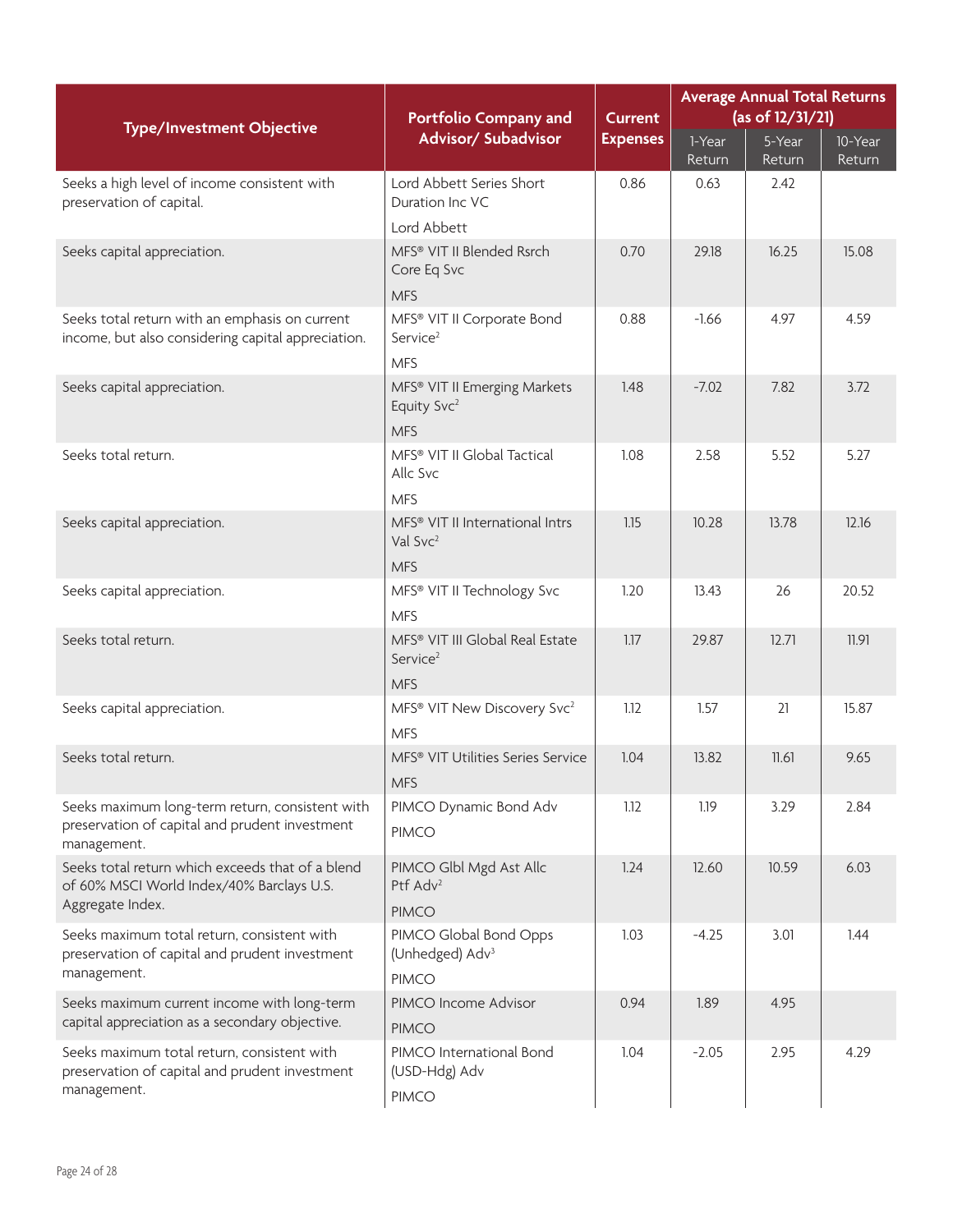| Seeks maximum real return, consistent with<br>preservation of real capital and prudent investment<br>management.                                                                                                                                                                                                                                        | PIMCO VIT All Asset Adv <sup>2</sup><br><b>PIMCO</b>                      | 1.38 | 16.04   | 8.45  | 5.91    |
|---------------------------------------------------------------------------------------------------------------------------------------------------------------------------------------------------------------------------------------------------------------------------------------------------------------------------------------------------------|---------------------------------------------------------------------------|------|---------|-------|---------|
| Seeks maximum real return consistent with<br>prudent investment management.                                                                                                                                                                                                                                                                             | PIMCO VIT Commodity<br>RealReturn® Strat Adv <sup>2</sup><br><b>PIMCO</b> | 1.34 | 33.11   | 5.61  | $-1.98$ |
| Seeks maximum total return, consistent with<br>preservation of capital and prudent investment<br>management.                                                                                                                                                                                                                                            | PIMCO VIT Emerging Markets<br><b>Bond Adv</b><br><b>PIMCO</b>             | 1.20 | $-2.66$ | 4.44  | 4.31    |
| Seeks maximum total return, consistent with<br>preservation of capital and prudent investment<br>management.                                                                                                                                                                                                                                            | PIMCO VIT High Yield Adv<br><b>PIMCO</b>                                  | 0.89 | 3.53    | 5.36  | 5.96    |
| Seeks maximum total return, consistent with<br>preservation of capital and prudent investment<br>management.                                                                                                                                                                                                                                            | PIMCO VIT Low Duration Adv<br><b>PIMCO</b>                                | 0.79 | $-1.03$ | 1.44  | 1.49    |
| Seeks maximum real return, consistent with<br>preservation of real capital and prudent investment<br>management.                                                                                                                                                                                                                                        | PIMCO VIT Real Return Adv<br><b>PIMCO</b>                                 | 0.94 | 5.48    | 5.23  | 2.95    |
| Seeks maximum current income, consistent with<br>preservation of capital and daily liquidity.                                                                                                                                                                                                                                                           | PIMCO VIT Short-Term Adv<br><b>PIMCO</b>                                  | 0.72 | $-0.16$ | 1.68  | 1.54    |
| Seeks maximum total return, consistent with<br>preservation of capital and prudent investment<br>management.                                                                                                                                                                                                                                            | PIMCO VIT Total Return Adv<br><b>PIMCO</b>                                | 0.79 | $-1.36$ | 3.83  | 3.33    |
| Seeks current income from an investment grade<br>portfolio with due regard to preservation of<br>capital and prudent investment risk. The portfolio<br>also seeks a relatively stable level of dividends;<br>however, the level of dividends will be maintained<br>only if consistent with preserving the investment<br>grade quality of the portfolio. | Pioneer Bond VCT II<br>Amundi US                                          | 0.90 | 0.22    | 3.96  | 3.86    |
| Seeks current income and long-term growth<br>of capital from a portfolio consisting primarily<br>of income producing equity securities of U.S.<br>corporations.                                                                                                                                                                                         | Pioneer Equity Income VCT II<br>Amundi US                                 | 1.05 | 25.33   | 10.46 | 12.15   |
| Seeks to maximize total return through a<br>combination of income and capital appreciation.                                                                                                                                                                                                                                                             | Pioneer High Yield VCT II <sup>2, 3</sup><br>Amundi US                    | 1.18 | 5.45    | 4.78  | 5.91    |
| Seeks a high level of current income.                                                                                                                                                                                                                                                                                                                   | Pioneer Strategic Income<br>VCT II2<br>Amundi US                          | 1.04 | 1.73    | 4.21  | 4.21    |
| Seeks reasonable income and capital growth.                                                                                                                                                                                                                                                                                                             | Pioneer VCT II<br>Amundi US                                               | 1.04 | 27.65   | 19.85 | 15.9    |
| Seeks long-term growth of capital.                                                                                                                                                                                                                                                                                                                      | Principal Blue Chip 3 <sup>2</sup><br>Principal Funds                     | 1.05 | 24.72   |       |         |
| Seeks to provide as high a level of total return<br>(consisting of reinvested income and capital<br>appreciation) as is consistent with reasonable risk.                                                                                                                                                                                                | Principal Diversified Balanced 3<br>Principal Funds                       | 0.64 | 10.65   | 9.66  | 8.5     |
| Seeks to provide long-term capital appreciation.                                                                                                                                                                                                                                                                                                        | Principal Diversified Growth 3<br>Principal Funds                         | 0.66 | 14.63   | 11.50 | 10.24   |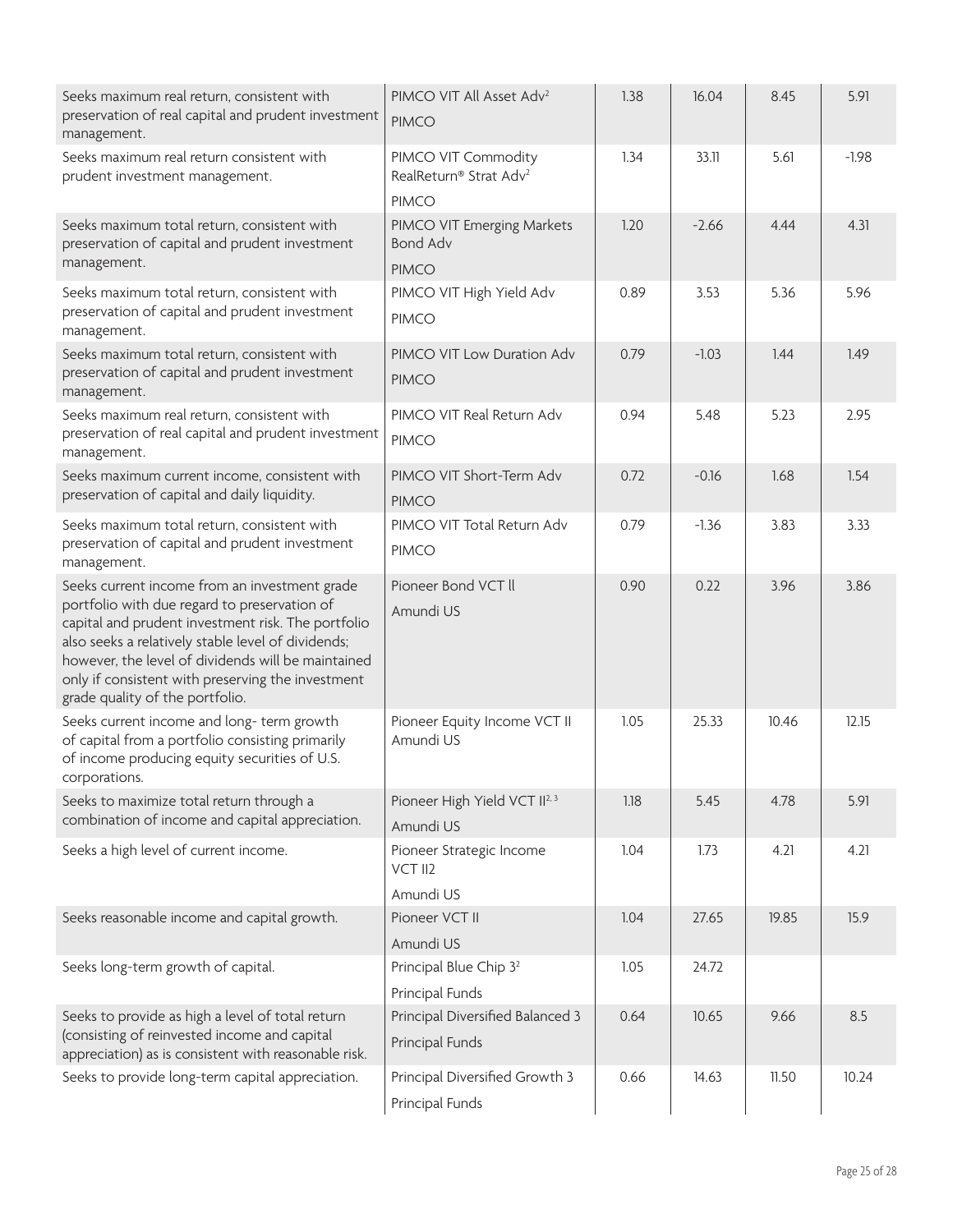| <b>Type/Investment Objective</b>                                                                                                                                                                                                                                                                               | <b>Portfolio Company and</b>                                        | <b>Current</b>  | <b>Average Annual Total Returns</b><br>(as of 12/31/21) |                                |                   |  |
|----------------------------------------------------------------------------------------------------------------------------------------------------------------------------------------------------------------------------------------------------------------------------------------------------------------|---------------------------------------------------------------------|-----------------|---------------------------------------------------------|--------------------------------|-------------------|--|
|                                                                                                                                                                                                                                                                                                                | Advisor/ Subadvisor                                                 | <b>Expenses</b> | 1-Year<br>Return                                        | $\overline{5}$ -Year<br>Return | 10-Year<br>Return |  |
| Seeks to provide a high level of total return                                                                                                                                                                                                                                                                  | Principal Diversified Income 3                                      | 0.62            | 6.78                                                    | 7.77                           |                   |  |
| (consisting of reinvestment of income with some<br>capital appreciation).                                                                                                                                                                                                                                      | Principal Funds                                                     |                 |                                                         |                                |                   |  |
| Seeks to provide current income and long-term                                                                                                                                                                                                                                                                  | Principal Equity Income 3                                           | 0.88            | 21.97                                                   | 13.79                          | 13.02             |  |
| growth of income and capital.                                                                                                                                                                                                                                                                                  | Principal Funds                                                     |                 |                                                         |                                |                   |  |
| The investment seeks long-term capital<br>appreciation.                                                                                                                                                                                                                                                        | PSF Mid-Cap growth<br>Portfolio II <sup>3</sup>                     | 1.07            | 10.23                                                   | 19.99                          | 15.10             |  |
|                                                                                                                                                                                                                                                                                                                | <b>PGIM Investments</b>                                             |                 |                                                         |                                |                   |  |
| Seeks long-term growth of capital.                                                                                                                                                                                                                                                                             | <b>PSF Natural Resources</b><br>Portfolio II <sup>2, 3</sup>        | 0.96            | 25.03                                                   | 4.58                           | $-0.52$           |  |
|                                                                                                                                                                                                                                                                                                                | <b>PGIM Investments</b>                                             |                 |                                                         |                                |                   |  |
| Seeks long-term growth of capital.                                                                                                                                                                                                                                                                             | PSF PGIM Jennison Focused<br>Blend Port II <sup>3</sup>             | 1.26            | 16.35                                                   | 18.97                          | 14.58             |  |
|                                                                                                                                                                                                                                                                                                                | <b>PGIM Investments</b>                                             |                 |                                                         |                                |                   |  |
| Seeks long-term growth of capital.                                                                                                                                                                                                                                                                             | Royce Capital Micro-Cap Svc <sup>2, 3</sup>                         | 1.58            | 29.52                                                   | 12.7                           | 8.98              |  |
|                                                                                                                                                                                                                                                                                                                | Royce Investment Partners                                           |                 |                                                         |                                |                   |  |
| Seeks long-term growth of capital.                                                                                                                                                                                                                                                                             | Royce Capital Small-Cap Svc <sup>2</sup>                            | 1.33            | 28.45                                                   | 6.28                           | 8.37              |  |
|                                                                                                                                                                                                                                                                                                                | Royce Investment Partners                                           |                 |                                                         |                                |                   |  |
| Seeks capital appreciation by investing in<br>companies that are involved in the biotechnology<br>industry, including companies involved in research<br>and development, genetic or other biological<br>engineering, and in the design, manufacture, or sale<br>of related biotechnology products or services. | Rydex Var Biotechnology <sup>3</sup><br>Rydex Funds                 | 1.82            | 1.42                                                    | 12.45                          | 15.86             |  |
| Seeks to provide investment results that match,<br>before fees and expenses, the performance of a<br>benchmark for large-cap growth securities on a<br>daily basis. The fund's current benchmark is the<br>S&P 500 Pure Growth Index.                                                                          | Rydex Var S&P 500 Pure Growth<br>Rydex Funds                        | 1.73            | 27.59                                                   | 19.28                          | 16.25             |  |
| Seeks to provide investment results that match,<br>before fees and expenses, the performance of<br>a benchmark for mid-cap growth securities on a<br>daily basis. The fund's current benchmark is the<br>S&P MidCap 400 Pure Growth Index.                                                                     | Rydex Var S&P MidCap 400<br>Pure Growth <sup>3</sup><br>Rydex Funds | 1.72            | 12.21                                                   | 11.31                          | 10.54             |  |
| Seeks to provide long-term capital growth; income<br>is a secondary objective.                                                                                                                                                                                                                                 | T. Rowe Price Blue Chip Growth<br>Port $II^2$                       | 1               | 17.33                                                   | 22.96                          | 18.93             |  |
|                                                                                                                                                                                                                                                                                                                | T. Rowe Price                                                       |                 |                                                         |                                |                   |  |
| Seeks long-term capital appreciation.                                                                                                                                                                                                                                                                          | T. Rowe Price Health Sciences<br>Port $II^2$                        | 1.19            | 12.83                                                   | 19.22                          | 20.13             |  |
|                                                                                                                                                                                                                                                                                                                | T. Rowe Price                                                       |                 |                                                         |                                |                   |  |
| Seeks long-term capital appreciation.                                                                                                                                                                                                                                                                          | Templeton Developing Markets<br>VIP <sub>2</sub>                    | 1.44            | $-5.74$                                                 | 10.6                           | 4.84              |  |
|                                                                                                                                                                                                                                                                                                                | Franklin Templeton Investments                                      |                 |                                                         |                                |                   |  |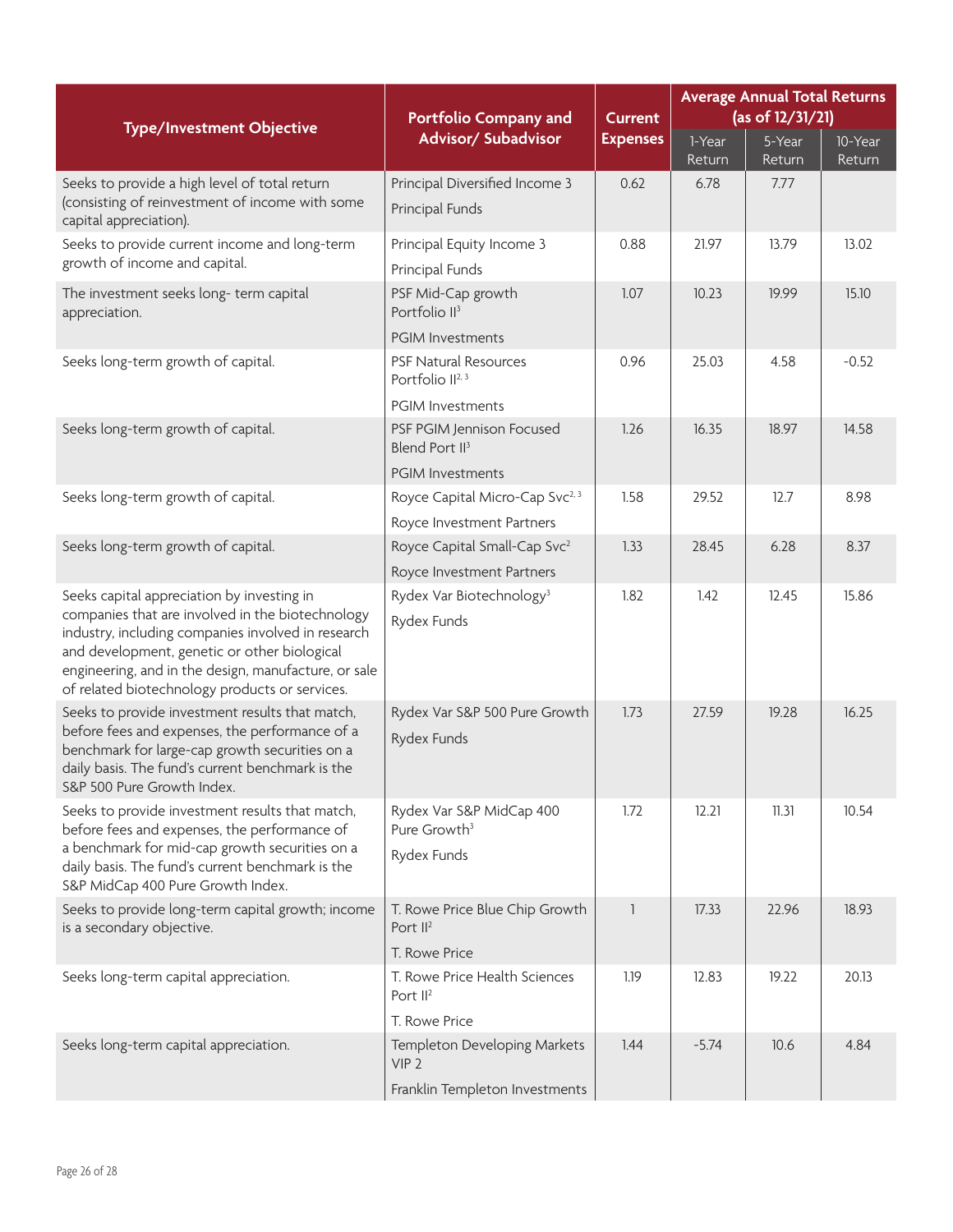| Seeks long-term capital growth.                                                                                                                                                                                                      | Templeton Foreign VIP 2 <sup>2</sup><br>Franklin Templeton Investments        | 1.11 | 4.16    | 2.71    | 4       |
|--------------------------------------------------------------------------------------------------------------------------------------------------------------------------------------------------------------------------------------|-------------------------------------------------------------------------------|------|---------|---------|---------|
| Seeks high current income, consistent with<br>preservation of capital, with capital appreciation as<br>a secondary consideration.                                                                                                    | Templeton Global Bond VIP 2 <sup>2</sup><br>Franklin Templeton Investments    | 0.74 | $-4.99$ | $-0.94$ | 1.13    |
| Seeks long-term capital appreciation by investing<br>primarily in hard asset securities. Income is a<br>secondary consideration.                                                                                                     | VanEck VIP Global Resources<br>Fund S<br>VanEck                               | 1.38 | 18.68   | 1.99    | $-0.37$ |
| Seeks to maximize total return, consistent with<br>prudent investment management and liquidity<br>needs, by investing to obtain an average duration<br>within 30% of the average duration of the<br>domestic bond market as a whole. | Western Asset Core Plus VIT II <sup>2</sup><br>Franklin Templeton Investments | 0.79 | $-2.19$ | 4.18    | 5.1     |
| Seeks to maximize total return.                                                                                                                                                                                                      | Western Asset Variable Glbl Hi<br>Yld Bd II<br>Franklin Templeton Investments | 1.11 | 1.04    | 5.1     | 5.53    |

1 During periods of low interest rates, the yields of the money market **investment option** may become extremely low and possibly negative.

2 This **Investment Option** is subject to an expense reimbursement and/or fee waiver arrangement resulting in a temporary expense reduction, which is reflected in the table. See the Investment Option's prospectus for additional information.

<sup>3</sup> This Investment Option is closed to new investors.